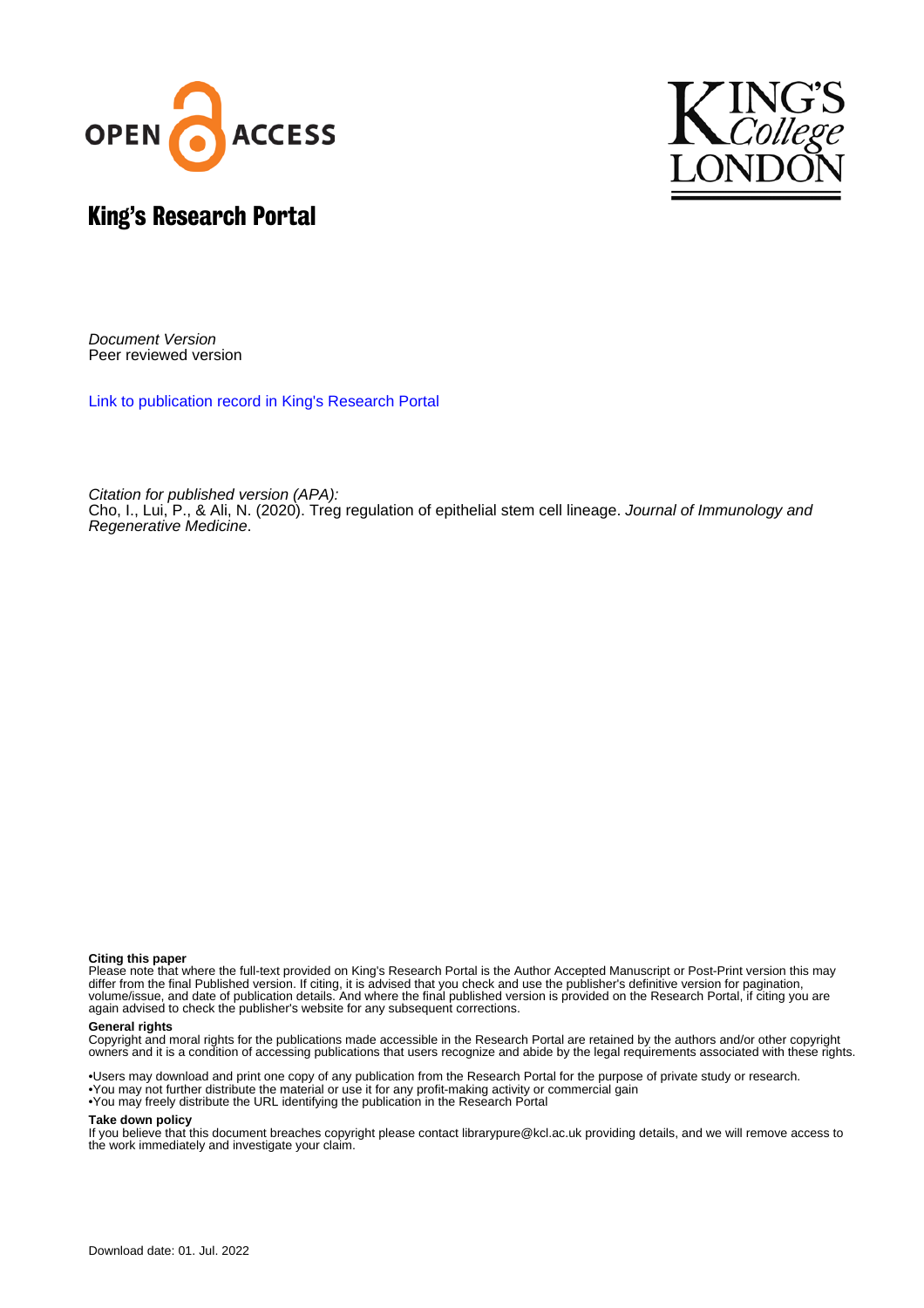# **Treg Regulation of the Epithelial Stem Cell Lineage**

Inchul Cho<sup>1</sup>, Prudence Lui<sup>1</sup>, Niwa Ali<sup>1,2</sup>

<sup>1</sup>Centre for Stem Cells and Regenerative Medicine, School of Basic and Biomedical Sciences,

King's College London, London, UK

2 The Francis Crick Institute, London, UK

Corresponding author: Niwa Ali

Niwa.Ali@kcl.ac.uk,

Phone number: +44 207 188 7188,

#### *Summary*

Tissue repair and maintenance in adult organisms is dependent on the interactions between stem cells (SCs) and constituent cells of their microenvironment, or niche. Recent and accumulating evidence suggests that immune cells, specifically  $F\alpha p3^+$  CD4<sup>+</sup> Regulatory T cells (Tregs), play an important role as a component of the SC niche. Undisputedly, Tregs are the major immunosuppressive lineage of the  $CD4<sup>+</sup>$  T cell compartment, and reside within numerous secondary lymphoid organs, where they exert their functions. These cells are also specialised in facilitating protective functions specific to their tissue of residence. In this review, we discuss the emerging concepts supporting the SC-regulatory functions of tissue-resident Tregs, during both the steady-state and SC-mediated regeneration. We highlight the skin, intestines, and lung as model organs which are subject to recurrent microinjury and exposure to microbiota. An in-depth understanding of the biology of the Treg-SC axis will inform ongoing immunotherapeutic endeavours to target specific subpopulations of tissue-resident Tregs.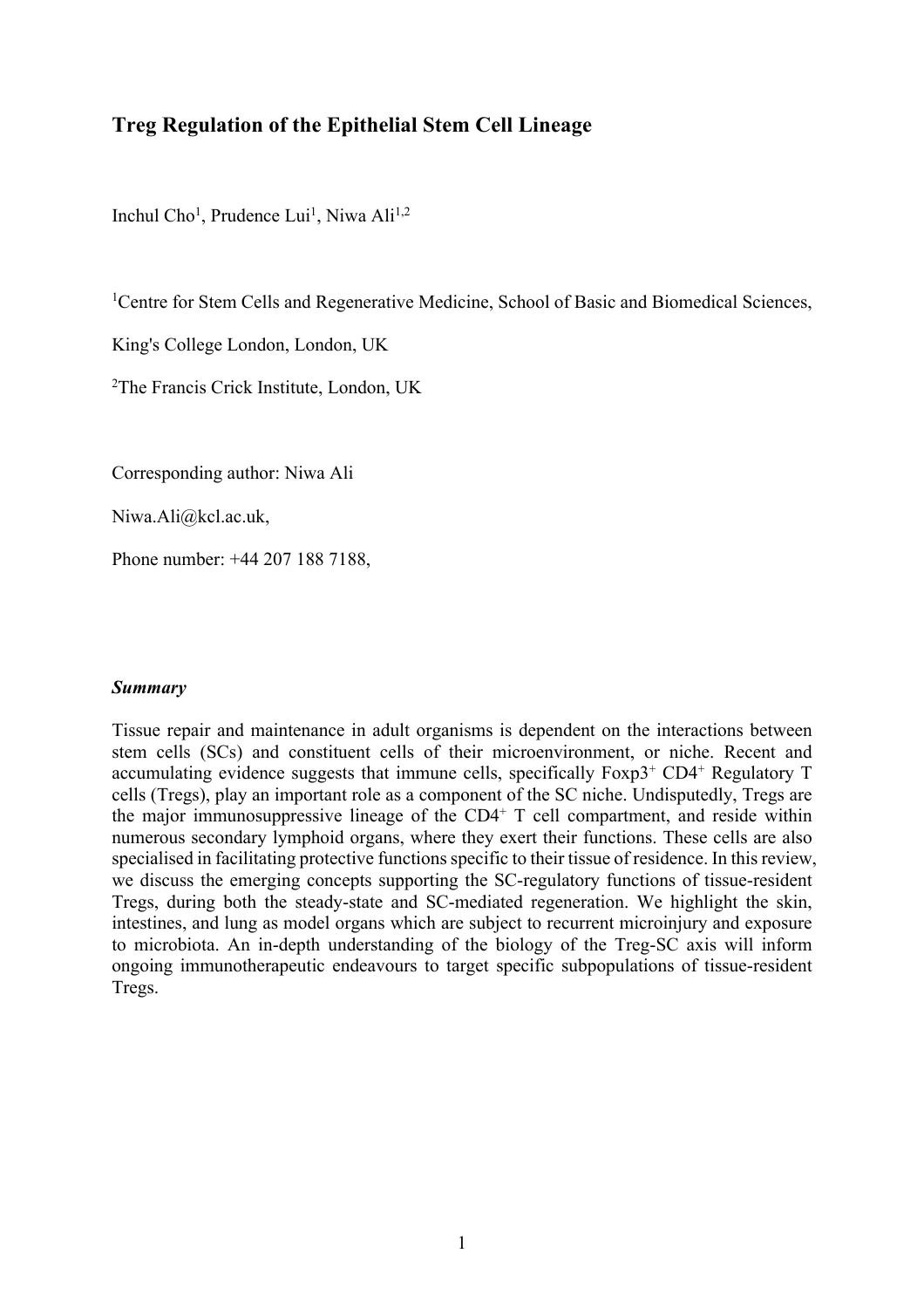### *Introduction*

Successful tissue repair is largely dependent upon the efficient self-renewal and plasticity of stem cell (SC) populations that differentiate towards multiple cellular lineages. Some SC populations, including those present in the hematopoietic system, intestinal epithelium, or epidermis, constitutively regenerate tissue throughout the life-span of an organism. Long-term maintenance of a healthy tissue requires a finely tuned coordination between stem cells and constituent cells within the niche, while exempting exogenous threats, such as pathogens and toxins.

The epithelial barrier constitutes the first line of defence against external physical and chemical injury. The relationship between tissue maintenance and protection from external insults are well-illustrated during wound healing responses upon epithelial barrier breach. Initial injury invokes the recruitment and/or local activation of tissue-resident immune cells (TRICs) to sites of damage. This early immune response serves to protect the tissue against invading microorganisms, and to clear damaged cells or cellular debris. The removal of damaged cells provides the spatial cue(s) necessary to induce epithelial SC proliferation and differentiation, thus replenishing the epithelium. The benefits and negative effects of immune inflammation on SC activation has been demonstrated by several previous studies, which have been reviewed1,2. However, only a limited number of studies demonstrate direct immune cell regulation of epithelial SC activity.

Tissue-specific functions of immune cells, in particular, regulatory T cells (Tregs), have been documented in multiple non-lymphoid tissues, such as muscle and adipose tissue<sup>3</sup>. Historically, research elucidating the existence of a direct immune cell-SC axis has been largely underexplored. This is despite the notion that TRIC activity is intimately associated with SC function, as observed during regenerative responses<sup>4</sup>. Instead, the mechanisms influencing SC activity have been extensively studied in light of the surrounding epithelial cells and other stromal cells, which were largely driven by popularisation of the SC niche as a regulatory mechanism. The idea of the SC niche posits that SCs are regulated by cells and extracellular matrices directly within their microenvironment. Hence, immune cells, both resident and migratory in nature, have not been fully explored in this context.

Recent evidence suggests that multiple immune cell populations can directly interact with SCs to modulate their behaviour. Of which, Tregs are a prominent immune cell subset that reside in numerous peripheral tissues, where they are heavily implicated in SC regulation. In this review, we highlight recent evidence that supports the role of tissue-resident Tregs, not only as sentinels of the immune response, but as constituents of the epithelial SC niche. This is primarily exemplified in model organs that are subject to recurrent microinjury and exposure to microbiota, such as the intestines, lungs and the hair follicles (HFs) of skin.

## *The Treg Lineage*

Maintenance of healthy tissues requires the immune system to distinguish between self and non-self. In several organs, such as the skin, lungs and the intestines, where micro-organisms thrive, it is important to regulate over-active immune responses against self and commensal micro-organisms. As such, there are several distinct subsets of TRICs that exert immunosuppressive effects, such as tolerogenic dendritic cells, innate lymphoid cells (ILCs), and Tregs. The conventional immune functions of these cell types have been previously reviewed 5–7 .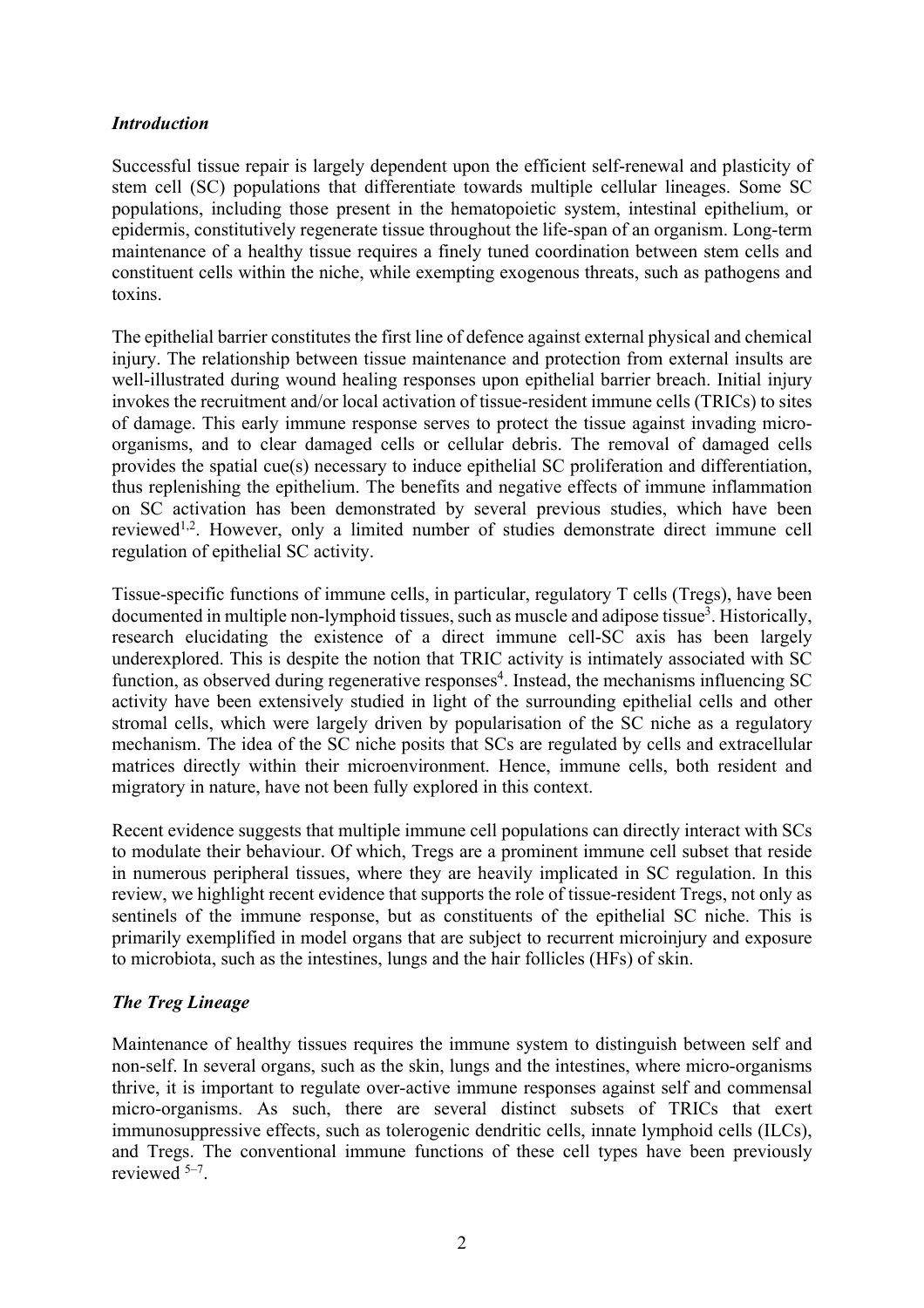Regulatory T cells constitute a subset of  $CD4^+$  T cells that express the lineage defining transcription factor forkhead box protein 3 (Foxp3). The majority of thymic Tregs (tTregs) develop in the thymus during thymocyte differentiation into mature T cells; whereas peripheral Tregs (pTregs) develop from naïve T cells in secondary lymphoid organs. The pTregs are then seeded into non-lymphoid organs, where they encounter tissue-specific antigens. Both within peripheral organs and in secondary lymphoid organs, Tregs suppress effector immune responses directed against self-antigens. This process is referred to as 'immune tolerance'.

In humans, mutations in Foxp3 manifests in an autoimmune disease, termed immunodysregulation poly-endocrionopathy,  $X$  linked, or IPE $X^8$ . The study of this disease, or the function of Foxp3-expressing Tregs have been facilitated by the 'scurfy' mouse line, which harbour an insertional mutation at the Foxp3 locus. The resultant premature stop codon leads to the development of spontaneous autoimmunity<sup>9</sup>. Follow up studies in mice further revealed specific expression of Foxp3 in CD4<sup>+</sup> CD25<sup>+</sup> peripheral Tregs <sup>10</sup>, and that deletion of *Foxp3* phenocopies *Foxp3* mutant scurfy mice. It is now widely accepted that the high-affinity IL-2 receptor alpha chain, CD25 and the transcription factor Foxp3 are critical factors for Treg development, maintenance, and function $10-12$ .

The delicate balance between immunosuppressive Tregs and effector T cells (Teffs) is crucial for the regulation of inflammation and self-tolerance. An imbalance in this dynamic, for instance, as a result of Treg ablation or dysregulation, underlies the pathology of numerous autoimmune diseases in both mice and humans $13$ . Moreover, genome-wide association studies have attributed autoimmune disease susceptibility in humans to impaired Treg function<sup>14</sup>. Whilst functional Tregs are important for maintaining tissue homeostasis, the pathways they utilise may be hijacked by cancer cells to modulate the host immune system and dampen antitumour responses. As such, inhibition of Tregs and/or downstream pathways have emerged as promising candidates to promote anti-tumour immune responses 15. However, the current understanding of the diversity and molecular mechanisms that dictate tissue-specialised functions of resident Tregs remains incomplete. Establishing a solid foundational knowledge of the TRIC-SC axis will be crucial to fully elucidate the biology of auto-inflammatory and tissue-regenerative diseases.

#### *Tregs and the Skin Stem Cell Niche*

The skin constitutes the primary defence system against external insults and is the first organ to encounter pathogenic microbes. To facilitate defence against foreign bodies, the skin is equipped with a diverse range of active TRICs that communicate with local epithelia, ensuring robust immune responses upon the breach of the skin's barrier function. Amongst the numerous TRIC in the skin, Tregs account for 20-60% of  $CD4^+$  T cells in the mouse skin<sup>16,17</sup>. Similarly, Tregs in human skin comprise 20% of total CD4<sup>+</sup> T cells, as opposed to 5% in the peripheral  $circulation<sup>18</sup>$ .

It has recently been shown that an abrupt wave of Tregs are seeded into the skin early during postnatal development between postnatal day 6 to day 13, likely originating from the thymus<sup>17</sup>. This Treg migratory event is facilitated by the expression of the chemokine CCL20 by the developing epithelial cells of the HF, attracting Tregs that express the chemokine receptor CCR6 19. Intriguingly, mice grown under germ-free conditions do not accumulate Tregs in this manner, suggesting that the process is dependent on the presence of microbiota, and that Tregs are involved in the regulation of immune homeostasis in the skin19.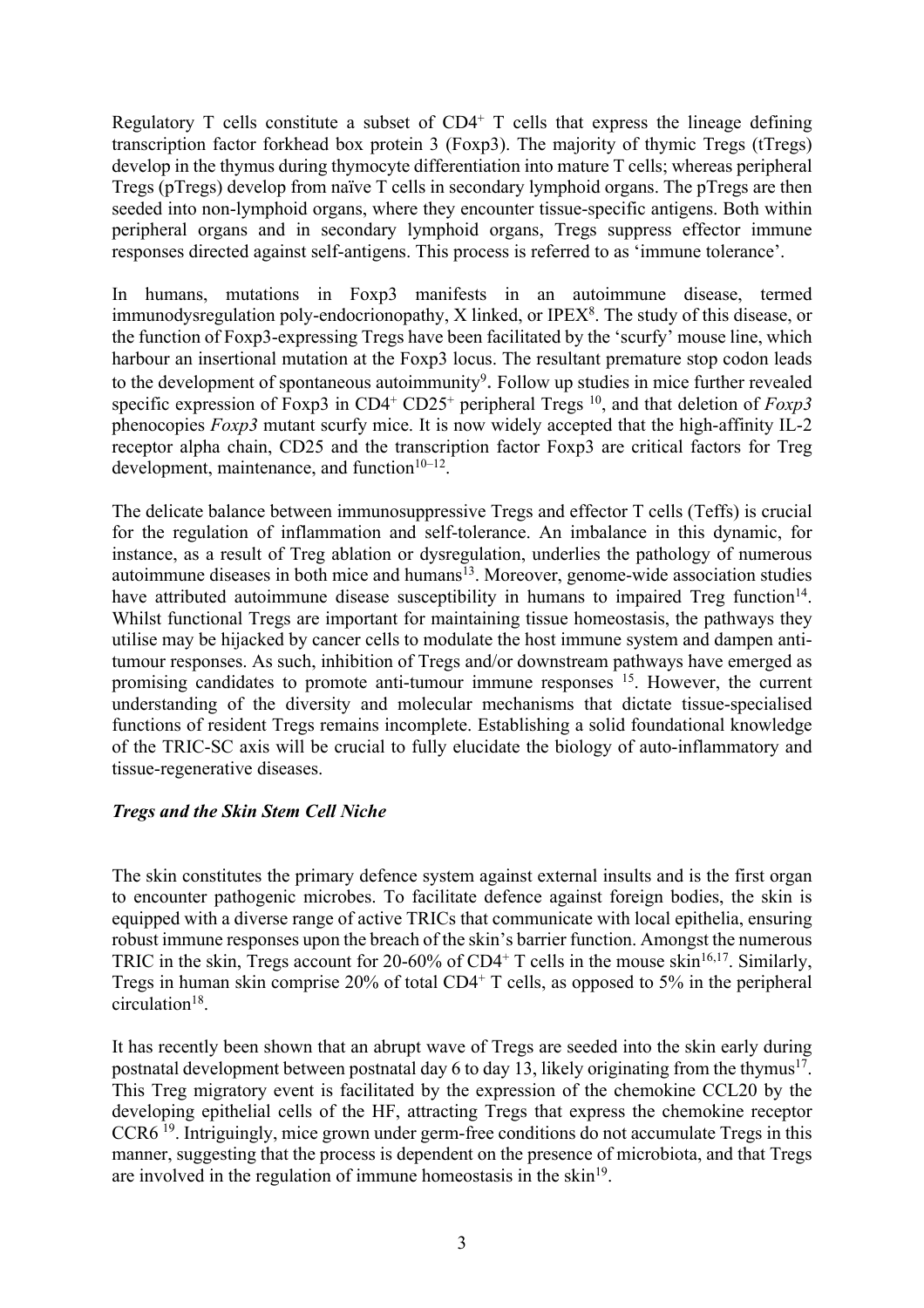Anatomically, the skin, or the epidermis, can be subdivided into the interfollicular epidermis (IFE), which forms the protective barrier, and the HFs, or the pilosebaceous unit, whose epithelium is contiguous with the IFE. The pilosebaceous unit is composed of distinct stem cell compartments, which can be identified by the expression of their respective molecular markers: Blimp1 (sebaceous gland stem cells); Gli1 and Lgr6 (lower isthmus stem cells); and integrin alpha-6 (ITGA6), Lgr5, CD34 and Krt15 (hair follicle stem cells (HFSCs)). It is speculated that these stem cells are restricted to their own lineage boundaries based on fatemapping experiments  $20-23$ . The HFSCs are located in the lower portion of the epithelia, anatomically referred to as the 'bulge' region. These cells are responsible for mediating perpetual bouts of growth arrest (telogen) and activation (anagen) during the hair follicle (HF) cycle to form a new hair shaft  $24$ . The HFSCs depend on signalling ligands, such as BMP, TGF- $\beta$  and Wnt inhibitors to maintain quiescence <sup>25-28</sup>; whereas the transition into a proliferative status requires activation of Wnt signalling 28,29. The differentiation trajectories of HFSCs are regulated by microenvironmental signals, which includes Notch signalling<sup>30</sup>.

Histological studies of human skin reveal that the majority of CD4+/Foxp3+ Tregs are preferentially associated with HFs, and rarely the interfollicular dermis or within the epidermis itsel $f^{16-19,31}$ . Flow cytometric analyses revealed higher number of Tregs in the scalp and the face, which contain more HFs than other body sites. This is further supported by intravital multiphoton imaging of healthy mouse flank skin, which showed bulge-associated Tregs displayed more dynamic activity than Tregs localised to other skin niches<sup>16,31</sup>. Together, they present evidence that both human and murine skin Tregs are concentrated in the vicinity of follicular epithelium where HFSCs reside $18,32$ .

The spatial proximity between HFSCs and Tregs suggest a possibility that the two cell types may engage in regulatory interactions. In line with this, genome-wide association studies have linked single nucleotide polymorphisms in Treg-associated genes, including Foxp3, to alopecia areata, a disorder of immune-mediated disruption of  $HF$  regeneration<sup>33,34</sup>. Importantly, augmenting Tregs clinically has shown efficacy in treating patients with this disease<sup>35</sup>.

Curiously, the number of  $F\alpha p3$ <sup>+</sup> Tregs declines during the growth phase of the HF cycle, anagen, and increases during the latter stages of the growth arrest, telogen (Figure 1). Specific ablation of murine Tregs during telogen leads to impairment of the telogen-to-anagen transition, and consequently impacts hair regeneration. The impairment of hair regeneration was attributed to a reduced proliferation and differentiation capacity of CD34<sup>+</sup> ITGA-6<sup>+</sup> HFSCs<sup>16</sup>. Transcriptomic profiling further revealed a deficient Notch target gene expression profile in HFSCs in the absence of Tregs, and preferential expression of the Notch ligand, Jagged-1 (Jag1), in skin resident Tregs. Conditional deletion of Jag1 in Tregs using  $Foxp3<sup>YFP-Cre</sup>/Jag1<sup>f1/f1</sup>$ mice largely phenocopied depletion of all skin Tregs, suggesting that the HFSC-regulatory role of Tregs is mediated via Jag116. It was further demonstrated using 2-photon intravital microscopy that Tregs reside within 5  $\mu$ m of the HF epithelium, suggesting that a subpopulation of Tregs may directly interact with HFSCs.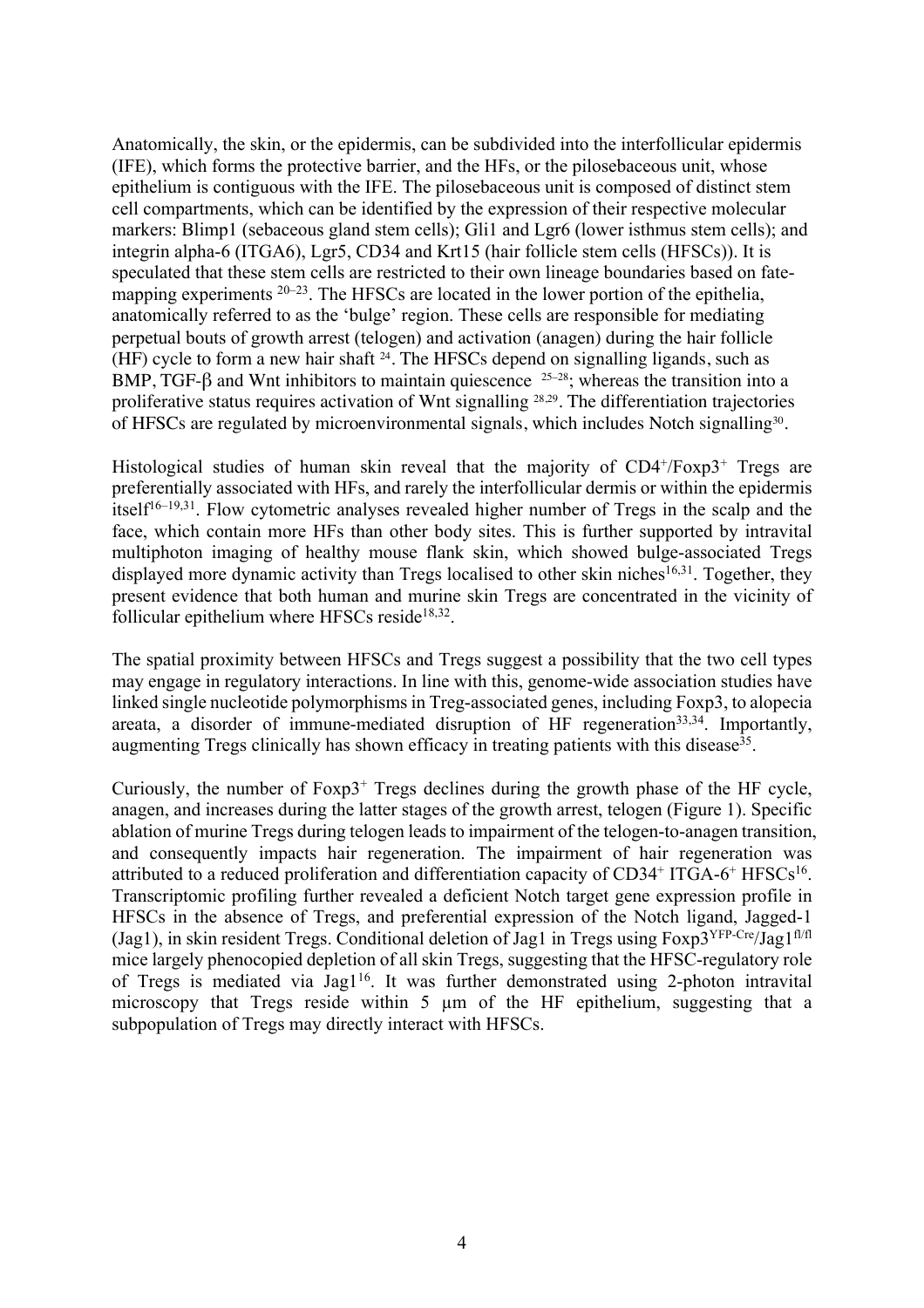

**Figure 1. Major functions of skin-resident Tregs in the regulation of epithelial SCs.** Tregs are highly abundant during the quiescent phase of the HF cycle, telogen, relative to the growth phase, anagen. Depletion of Tregs in Foxp3-DTR mice impairs HFSC activation and transition into anagen. A Treg-specific deletion of a notch ligand, Jagged1, phenocopies Treg depletion, suggesting that Tregs regulate HFSCs in a Jagged1-dependent manner. Upon epidermal injury, HFSCs are recruited to sites of wounding, where they contribute to epidermal regeneration. However, under inflammatory conditions, neutrophils inhibit the migration of HFSCs to sites of injury within the epidermis. Tregs facilitate the regenerative potential of HFSCs by inhibiting CXCL5-mediated activation of neutrophils, which would otherwise inhibit HFSC migration. Red arrows indicate inflammatory response. Green arrows indicate regenerative responses.

After breach of the epithelial barrier upon full thickness wounding, Tregs rapidly accumulate in skin, and display a highly activated phenotype, as indicated by upregulation of Tregassociated activation markers - CD25+/CTLA-4+/ICOS+. Specific ablation of these cells in Foxp3-DTR mice via diphtheria toxin (DT) administration early post-wounding attenuates wound closure and re-epithelialization. The impairment of regeneration was attributed to an interferon-gamma dependent accumulation of Ly-6Chigh pro-inflammatory macrophages  $(CD45+CD11b^{\text{high}}F4/80^{\text{+}}Ly-6C^{\text{high}}Ly-6G^{\text{low}}CD206^{\text{low}})$ , in Treg-deficient mice <sup>36</sup>. It was further discovered that infiltrating Tregs express the epidermal growth factor receptor (EGFR).Conditional deletion of EGFR in Tregs, using Foxp3YFP-Cre/EGFRfl/fl mice, delayed wound closure and led to an increased accumulation of pro-inflammatory macrophages <sup>37</sup>. These results suggest that the activation of Tregs upon injury may be dependent on EGF signalling. Cutaneous Tregs appear to co-opt a highly conserved regenerative pathway, often used by SCs as signals to enter the cell cycle, to mediate this specialised function of tissue repair. While these studies have demonstrated an active role for cutaneous Tregs during wound healing, whether Tregs directly modulate epithelial SC function, post full thickness wounding of skin, remains to be elucidated.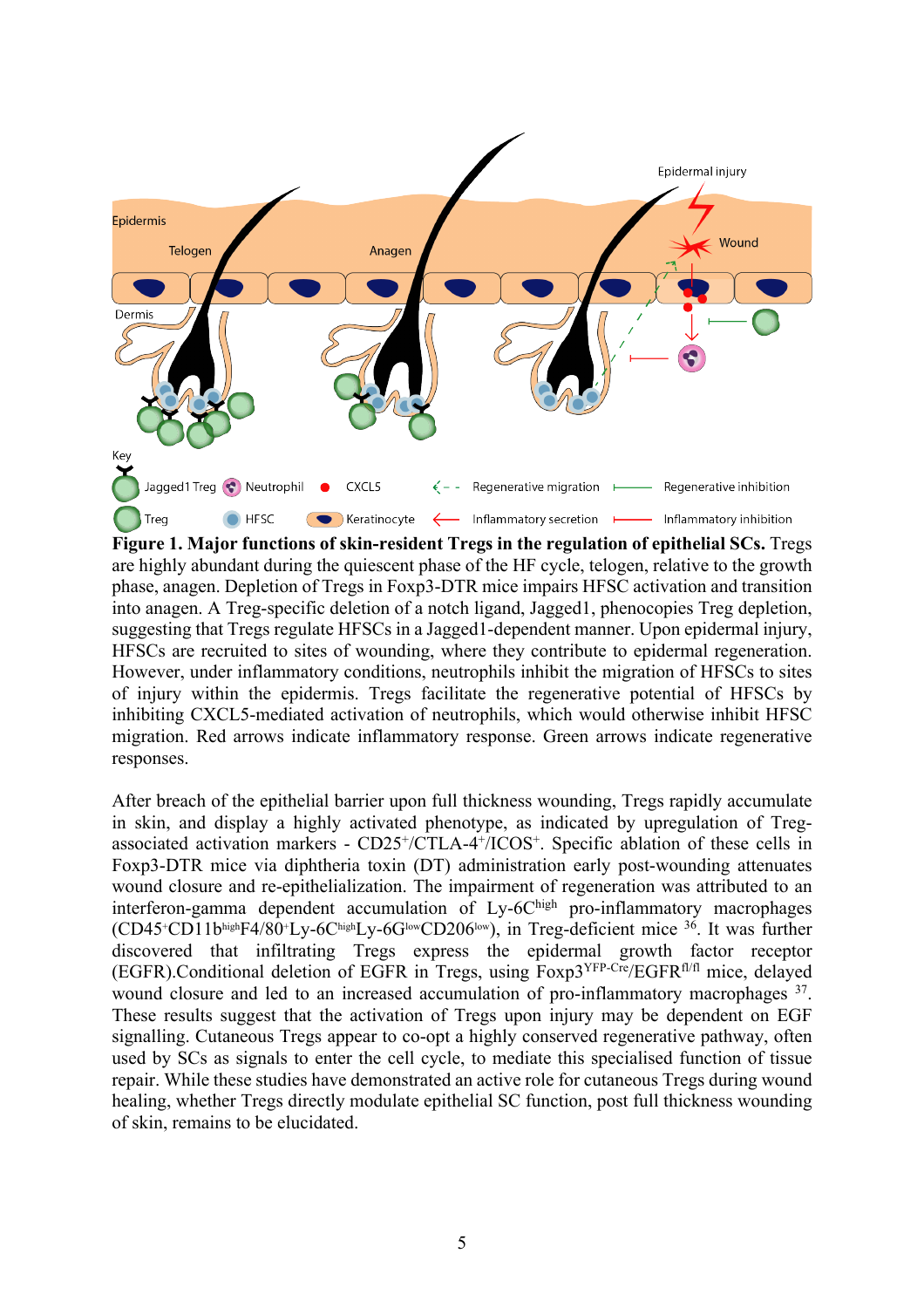Indeed, a recent study has demonstrated an indirect role for Tregs in epidermal repair using *Foxp3-DTR* and Lgr5-TdTom mice. In this model, Tregs can be specifically ablated and Lgr5<sup>+</sup> HFSCs simultaneously lineage-traced <sup>38</sup>. Under conditions of epidermal injury as a result of repetitive tape stripping, injured epidermis secretes CXCL5, which causes an increase in neutrophilic infiltrate at sites of injury<sup>38</sup>. Depletion of Tregs in this setting abrogates the regenerative impairment and is associated with neutrophilic infiltration and increased CXCL5. Recapitulating Treg-mediated repression of CXCL5 via neutralisation of CXCL5, partially rescued the impaired epidermal regeneration in Treg-depleted mice. These experiments indicate that Tregs control immune cell recruitment to regulate the inflammatory status of the skin. This, in turn, affects the migratory capacity of HFSCs and their ability to contribute to epidermal regeneration<sup>38</sup>.

These studies reveal that skin Tregs play a critical role in both epithelial and HFSC biology. Additionally, these findings provide a mechanistic link between tissue-resident Tregs and epithelial SCs that is necessary for adequate tissue function.

### *Tregs and the Intestinal Stem Cell Niche*

In addition to the skin, the gut is under constant insult from chemicals and foreign microbes within the digestive tract. Hence, like the skin, the gut hosts a diverse repertoire of TRICs to ensure a robust response to injury. However, recurrent inflammation exposes the gut to an increased frequency of reactions directed against self-antigens. As such, the gut also hosts a large number of Tregs, perhaps in order to mitigate the anti-self response. In line with this, Treg numbers and functionality are significantly decreased in mouse models of inflammatory bowel disease 39,40. In human patients suffering from inflammatory bowel disease, circulating Treg numbers are decreased, whereas those that infiltrate the inflamed tissue increases. Moreover, reduction in circulating Treg numbers correlates with disease severity <sup>41–43</sup>.

Amongst murine intestinal resident  $CD4^+$  T cells. Tregs account for 25-35% in the colon<sup>44</sup>. The number of colonic Tregs are significantly reduced in germ-free mice, suggesting their recruitment is dependent on chemokines that are secreted in the presence of microbiota<sup>45</sup>. Numerous subsets of Tregs exist in the intestines that express transcription factors associated with T cell lineage differentiation, that in turn dictates the distinct nature of the immune response to be elicited.

Gut-resident Tregs can be subdivided into 1)  $GATA3^+$  Helios<sup>+</sup> 2)  $RORvt^+$  and 3)  $RORvt^-$ Helios- fractions (Figure 2). The transcription factor GATA3 drives T helper 2 differentiation, but may also associate with the Foxp3 genomic locus, thus reinforcing Foxp3 expression to direct the Treg fate 46. Supporting this notion, Treg-specific deletion of GATA3 leads to destabilisation of the Treg phenotype under inflammatory conditions <sup>46</sup>. Helios expression in Tregs was initially believed to definitively indicate thymic origin 47,48. However, this is challenged by a finding that the number of Helios<sup>+</sup> Tregs increase in peripheral organs *in vivo* after stimulation with an antigenic peptide<sup>49</sup>. Lastly, retinoic acid orphan receptor  $\gamma t$  (ROR $\gamma t$ ) is the master regulator of Th17 cell differentiation<sup>50</sup>. Overexpression of the RORC gene promotes expression of the main effector cytokine IL-17<sup>51</sup>. Recent and emerging evidence suggests that Tregs acquire the lineage markers of T effector subsets that they regulate. For example, Tregs expressing the type 2 lineage marker, Gata3, preferentially regulate type 2 immune responses 52.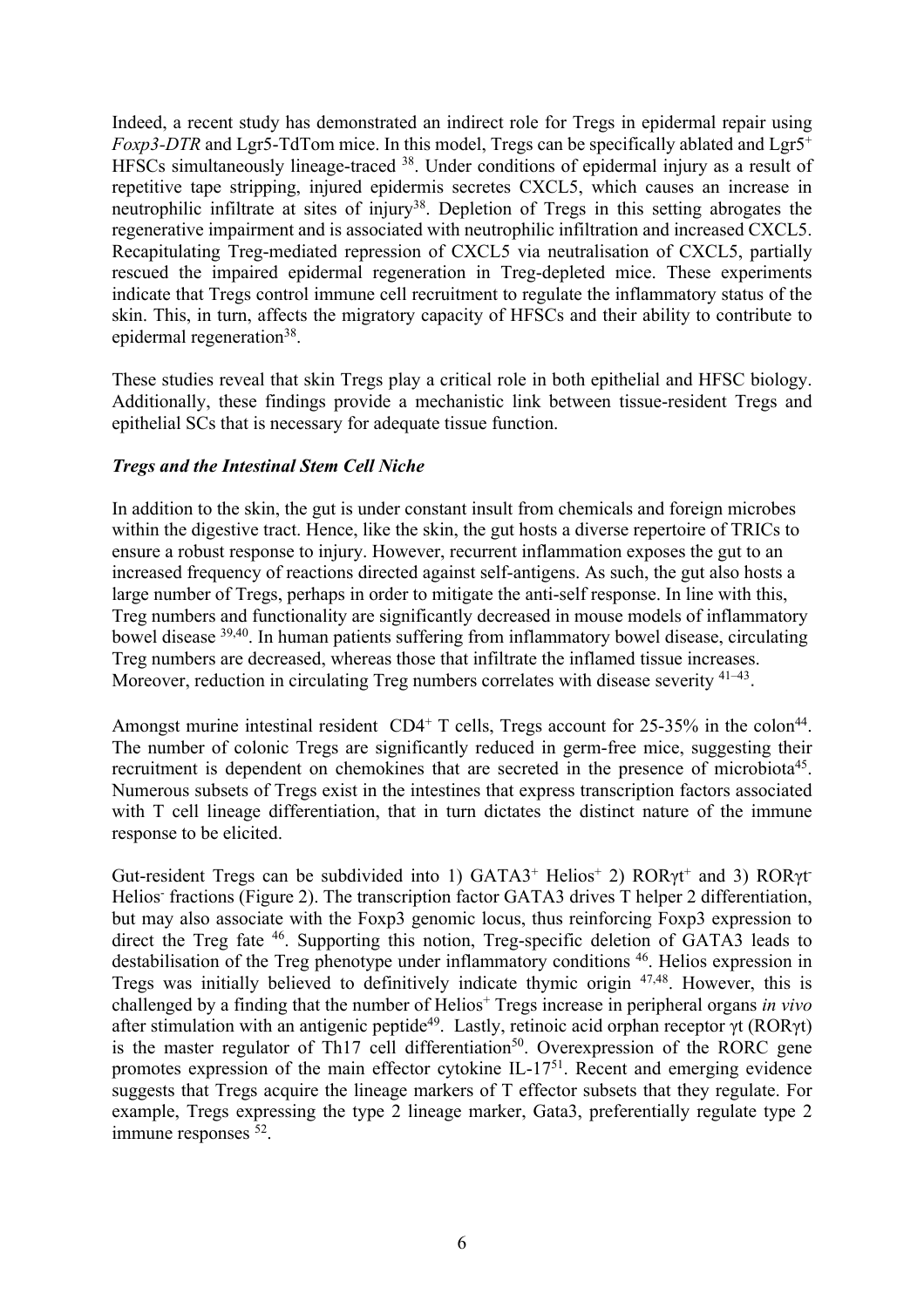

**Figure 2. Major functions of intestinal-resident Tregs in the regulation of epithelial SCs.**  Several subpopulations of Tregs have been reported in the intestines with distinct roles in mediating tolerance towards dietary antigens and microbiota. Namely, RORγt- Tregs appear to be responsible for mediating dietary tolerance; RORγt+ Tregs mediate microbial tolerance; whereas Gata3+ Tregs respond to the epithelial-derived interleukin-33, suggesting a possibility that they mediate epithelial-immune crosstalk. Indeed, IL-33 induces the production of antiinflammatory cytokines TGFβ and IL-10 in Tregs. Finally, naïve T cells differentiated towards a Treg-like phenotype (iTreg, induced Tregs) by administration of TGFβ, support ISC growth *in vitro* by secretion of IL-10. Brown arrows indicate findings from *in vitro* studies.

The three subtypes of Tregs play distinct roles in the tissue micro-environment. GATA3<sup>+</sup> Tregs have been shown to respond to interleukin-33 (IL-33) that is constitutively expressed by epithelial cells. Upon injury, IL-33 production is increased, which activates GATA3+ Tregs to further produce IL-10 and tumour growth factor-beta (TGF-β), both of which are antiinflammatory 53. Whether these GATA3+ Tregs also express Helios, however, has not been studied. ROR $\gamma t^+$  Tregs are responsible for tolerance to microbiota within the lumen <sup>54</sup>.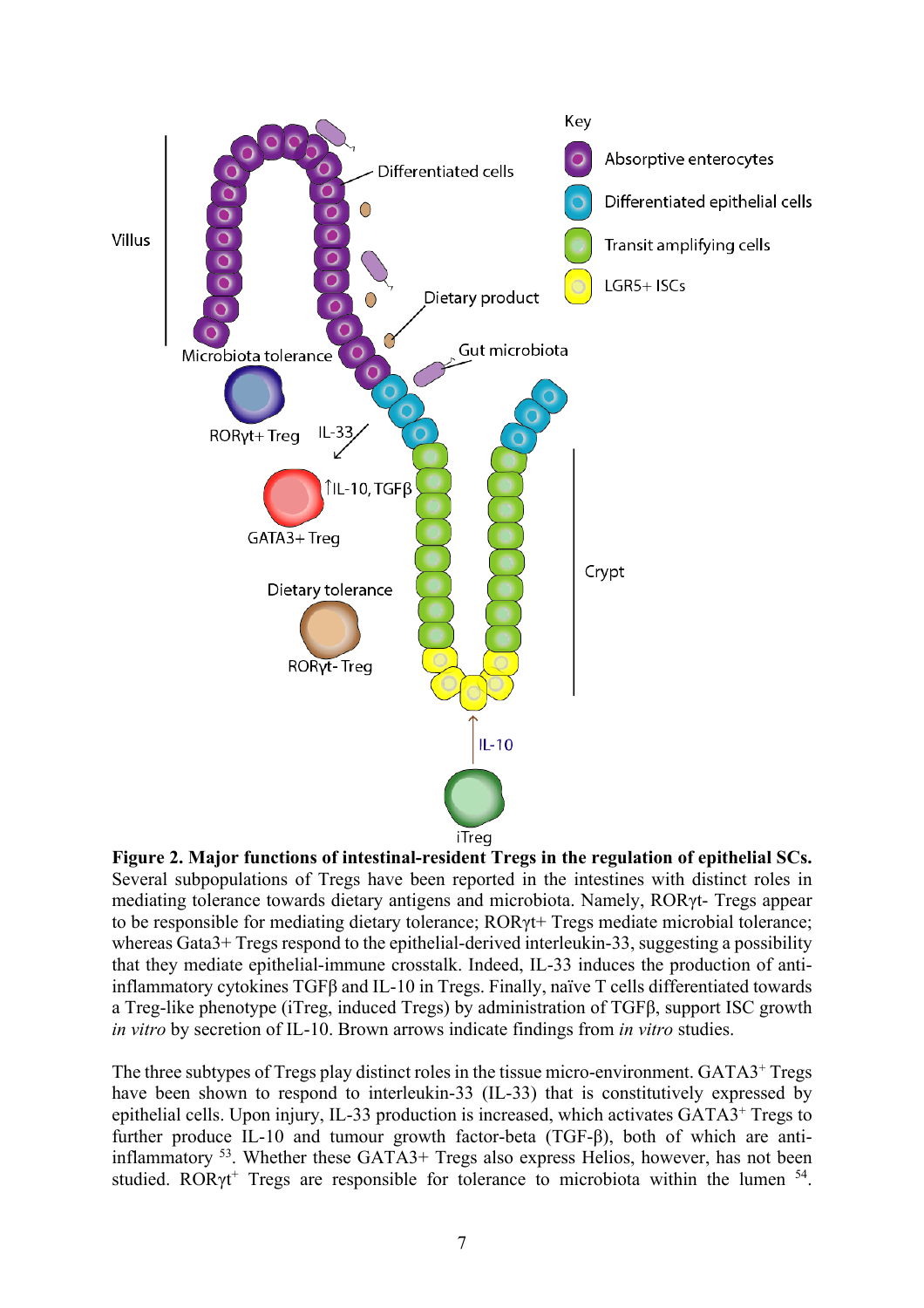Tolerance is induced by the action of the transcription factor cMAF, which acts to dampen Th17 differentiation in colonic T cells <sup>55</sup>. The last sub-type, RORγt- Helios<sup>-</sup> Tregs are less well defined functionally. Antibiotic treatment of mice does not affect their population size, whilst mice on antigen-free diets have reduced numbers of RORγt- Helios- Tregs, indicating a possible function in mediating tolerance against dietary antigens<sup>56</sup>.

Stem cell regulation mediated by Tregs has also been demonstrated in the intestines by a recent finding by Biton *et al.* 57. The authors analysed intestinal epithelial cells via single cell RNAsequencing (scRNA-seq) and identified three clusters of ISCs (ISC-I/II/III) that all express the SC marker, Lgr5. Amongst these clusters, ISC-1 cluster consisted of quiescent ISCs that expressed low levels of MHC-II, as opposed to the proliferative ISC-II/III clusters. The differences in MHC-II expression amongst these clusters suggest possible differences in their interactions with local immune cells. As such, the authors assessed possible interactions between ISCs and distinct T cell types using an *in vitro* organoid co-culture. In this setting, they observed an enhanced intestinal organoid renewal when co-cultured with induced-Tregs (T cells cultured *in vitro* in the presence of TGF-β) or IL-10, the main effector cytokine of Tregs. However, depletion of Tregs in Foxp3-DTR mice resulted in increased ISC proliferation and differentiation into mature intestinal cells, such as tuft cells and goblet cells. The discrepancy between findings from *in vitro* and *in vivo* experiments may arise from several factors. Namely, the Tregs used for co-culture were derived from naïve T cells differentiated towards the Treg lineage via *in vitro* stimulation with TGF-β. In order to reconcile the different phenotypes, it will be necessary to fully characterise the cultured Tregs and determine which *in vivo* subtypes they most closely resemble. Moreover, there are several drawbacks of the method used in this study to quantify ISCs. The number of ISCs were indirectly assessed by quantification of Lgr5 transcripts, rather than total cell numbers. Taking this into account, the *in situ* immunofluorescence analyses did not reveal significant changes in the population size, or the number, of ISCs. Hence, a definitive functional role for Tregs in the direct modulation of ISC numbers remains an open question.

Other than Treg-mediated regulation of SC activity, Biton *et al.* demonstrated that local TRICS, other than Tregs, also possess the capacity to facilitate ISC differentiation. Specifically, antimicrobial Th1 responses direct ISC towards Paneth cells, which produce antimicrobial peptides. In contrast, the Th2 cells, which directs anti-parasitic responses, induces differentiation into tuft cells. These specialised cells possess the potential to differentiate into goblet cells, producing mucus directed to parasite eradication<sup>57</sup>. Overall, these findings suggest an intriguing possibility that immune cells are able to utilise SC differentiation to enhance host defence. This was suggested by a previous study<sup>58</sup>, which utilised ROR- $\alpha^{sg/sg}$  mice in which ROR $\alpha$  is rendered non-functional via the introduction of a premature stop codon<sup>59</sup>. This study reported that type 2 innate lymphoid cells (ILC2) fail to develop under stimulatory conditions in the presence of IL-25, a cytokine that expands and sustains  $ILC2s<sup>60</sup>$ . Using this experimental approach, the authors assessed the importance of functional anti-parasitic  $RORa<sup>+</sup> ILC2s$  and their impact on mucus secreting goblet cells. The lack of functional ILC2s was associated with a marked decrease in the absolute number of goblet cells 58. These findings are consistent with previous studies that report a reduction in the level of type 2 cytokines in  $RORa^{sg/sg}$  mice<sup>61</sup>. Importantly, these findings shed light on the pathology of pathological conditions such as asthma, which has been associated with ROR⍺ mutations in a GWAS study62. A recent *in vivo* finding demonstrated that upon infection, tuft cells constitutively express IL-25 to sustain and activate ILC2s, which subsequently secrete IL-13 to promote goblet cell differentiation  $60$ . Given Foxp3 expression and Treg suppressive functions are enhanced by IL-25, it would be of interest to investigate whether Tregs are implicated in this immune-mediated differentiation<sup>63</sup>.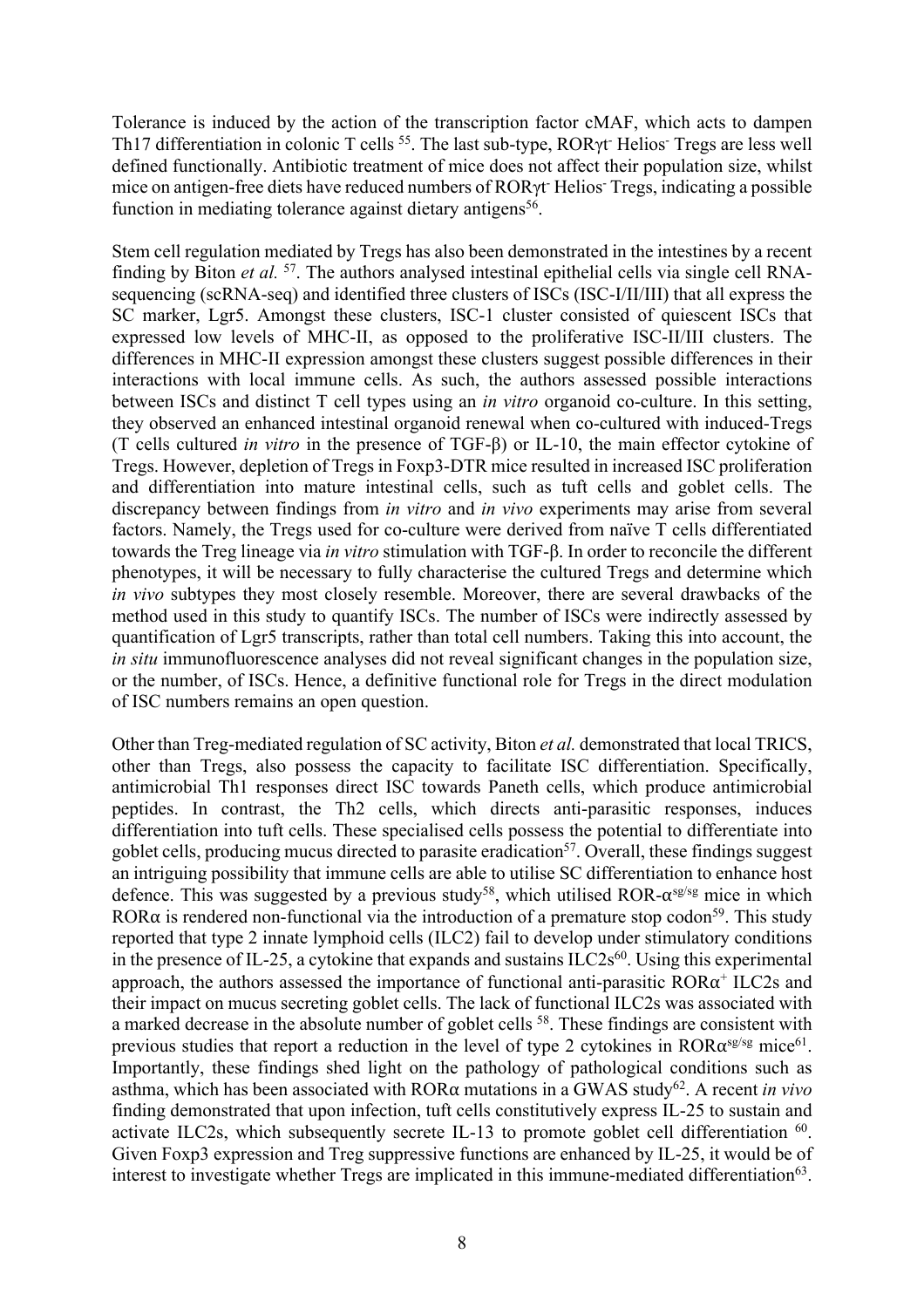Overall, a direct or even indirect role, of Tregs in modulating ISCs is yet to be fully elucidated. An interesting avenue for further research would be to study how Tregs impact the classical signalling pathways that are known for the maintenance of the ISC niche. For instance, the activation of Wnt signalling pathway is sufficient to induce ISC proliferation<sup>64,65</sup>, whereas genetic deletion of Wnt effector genes, such as  $\beta$ -catenin, results in loss the intestinal crypt<sup>66</sup>. Intriguingly, it has recently been shown that Tregs express the membrane-bound Wnt antagonist, Dkk167. Whether tissue-resident Tregs also express Dkk1 is yet to be determined, however. Nonetheless, it raises an intriguing possibility that Dkk1-expressing Tregs, either resident or circulatory, may impact the Wnt signalling pathway in ISC clusters during homeostasis or injury-induced differentiation<sup>68</sup>

### *Tregs and the Lung Stem Cell Niche*

As an integral part of the circulatory system, the most critical functions of the lungs are to expel respiratory waste products and to take in oxygen from the atmosphere. Consequently, the luminal surface of the lungs is constantly exposed to air-borne foreign particles. These include the influenza virus and particulate matters, which invoke immune cell responses. Therefore, the lungs are also home to a diverse repertoire of  $TRICs<sup>69,70</sup>$ .

The lungs can be largely divided into three anatomically distinct segments; large airway, small airway, and the alveolus. Distinct SC lineages are known to exist along the epithelium, with the most multipotent basal cells populating the large airway, club cells lining the small airway, and unipotent type 2 alveolar epithelial cells (AEC2) in the alveolus. The presence of bronchoalveolar stem cells have been demonstrated in the mouse bronchoalveolar duct junction, but not in humans<sup>71</sup>.

Perhaps owing to the presence of diverse SCs dedicated to maintaining their respective anatomical compartments, the lungs have remarkable regenerative capacity. Upon removal of one lobe of the lungs, the remaining lobes undergo compensatory growth to maintain the same level of respiratory volume 72. However, in end-stage lung diseases, such as chronic obstructive pulmonary disease and idiopathic pulmonary fibrosis (IPF), regenerative capacity is impaired. For instance, in IPF, AEC2s form bronchiolar-like structures rather than differentiating into type 1 alveolar epithelial cells (AEC1s) that line the alveolar epithelium73.

The pathological mechanisms of IPF are unclear. The current consensus posits that repeated insults overwhelm the regenerative potential of the AEC2s. Subsequent mobilisation of tissueresident cells such as fibroblasts to aid restoration of barrier function leads to irreversibe remodelling of the extracellular matrices. Such changes within the microenvironment is likely to impact the behaviour of resident cells, including epithelial SCs, fibroblasts and immune cells, which remain incompletely understood.

The role of immune cells in the repair of lung epithelium upon injury has been previously demonstrated. For instance, depletion of tissue-resident ILC2s impaired regeneration postinfluenza infection 74. Gene expression profiling of ILC2s revealed an abundant expression of amphiregulin, which alone was sufficient to restore barrier function in ILC2-depleted mice  $^{74}$ . Similarly, Tregs in the lungs have been shown to express amphiregulin, which was necessary for the re-establishment of barrier function in the lungs post-influenza infection <sup>75</sup>. However, in both cases, whether barrier function was restored through extracellular matrix remodelling, or direct modulation of lung epithelial SCs has not been assessed. Nonetheless, these findings from mouse studies may be relevant to humans as amphiregulin-expressing Tregs have also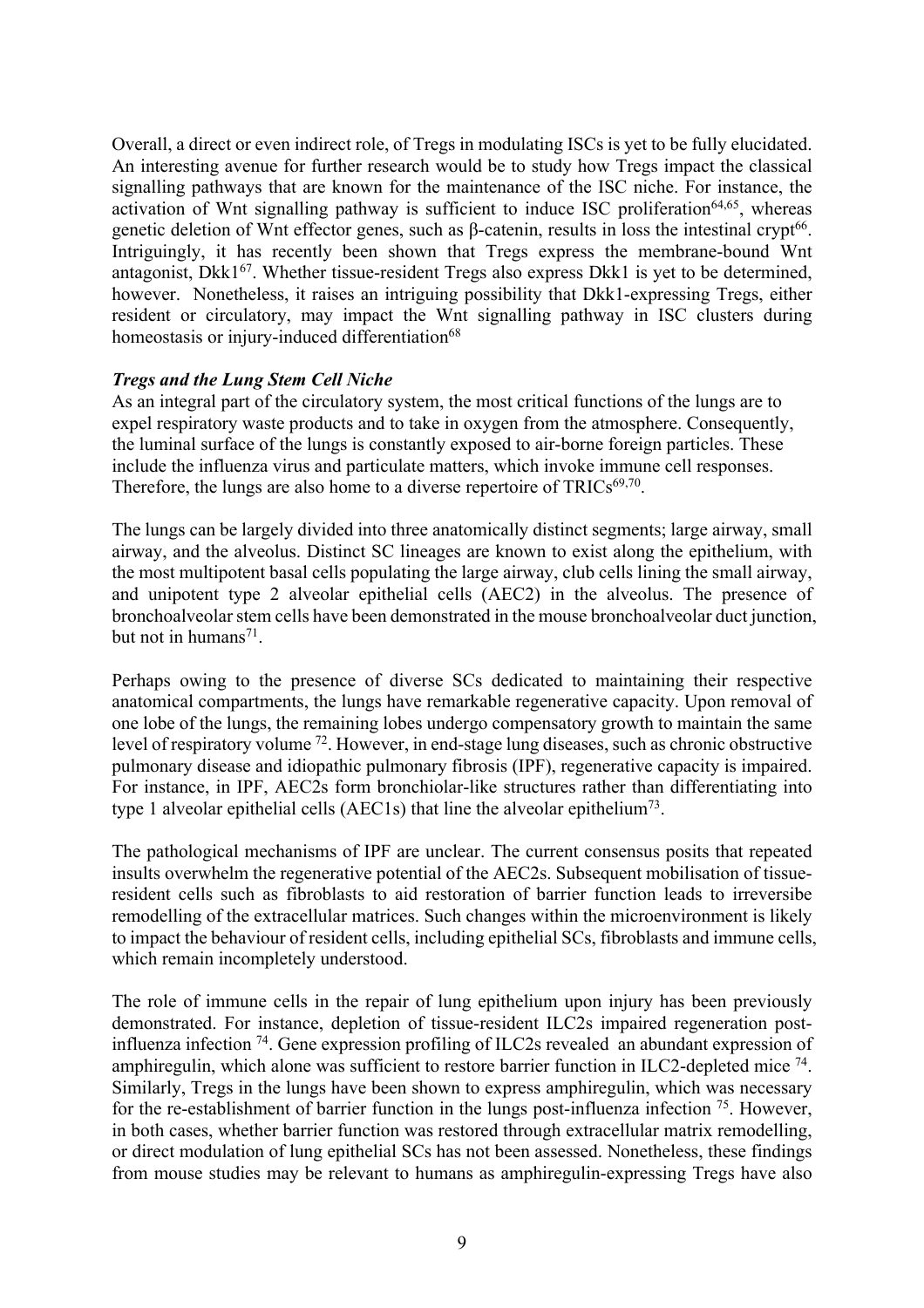been found in peripheral organs, such as the lungs, where they also exert pro-regenerative functions 76.

It is currently unclear whether Tregs exert their regenerative functions in the lungs by acting on the stem cells, or the fibroblasts, to restore barrier functions in the lungs (Figure 3). Additionally, the role of Tregs during degenerative processes, such as pulmonary fibrosis, remains controversial<sup> $77,78$ </sup>. Given that recurrent activation of fibroblasts underlie the pathology of idiopathic pulmonary fibrosis, it is of critical importance to fully characterise the target cells of Tregs, for an effective regenerative therapy that is without harmful side-effects, such as fibrosis.



**Figure 3. Major functions of lung-resident Tregs in the regulation of epithelial SCs**. In the lungs, the alveolar epithelium is lined by AEC1s, which differentiate from AEC2s. The maintenance of AEC2s is partially regulated by Notch signalling activities. As such, it presents a possibility that Jagged1-expressing Tregs regulate AEC2 differentiation. A Treg-secreted molecule, amphiregulin, has been associated with restoration of barrier function in the lungs. However, whether Tregs are the primary source of amphiregulins in the lungs, and whether the functional recovery of the lungs were achieved as a result of epithelial stem cell proliferation, or deposition of extracellular matrix proteins, is incompletely addressed. Studies thus far suggest a dual role for amphiregulin. Amphiregulin has been shown to promote the differentiation of fibroblasts into myofibroblasts, which are specialised in remodelling the extracellular matrix. Additionally, recombinant amphiregulin protects AEC2s from apoptosis. Brown arrows indicate findings from *in vitro* studies.

Studies reported thus far indicate an essential role for immune cells during pulmonary repair, although the precise mechanisms by which the repair is mediated has not taken a direct TRIC-SC perspective. The role of amphiregulin has been discussed in this regard, which is secreted by Tregs and is critical for the recovery of barrier function. However, to our knowledge, a direct role for Tregs, or amphiregulin, in the induction of AEC proliferation is not established. There is also a lack of consensus on the role of amphiregulin in different modes of pulmonary injury.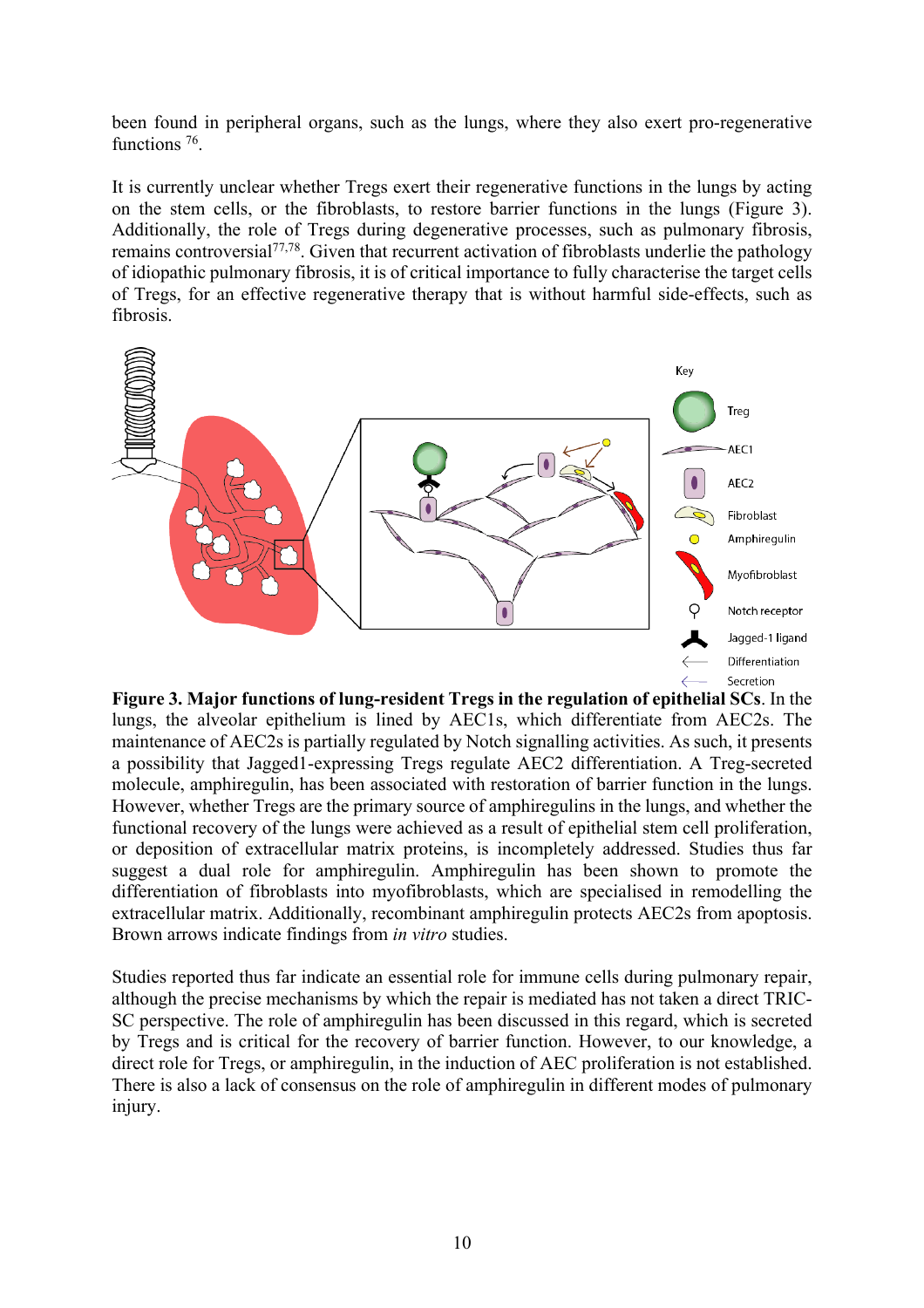#### *Outlook for the Treg-stem cell Axis in Tissues*

The widely held view that the dominant and sole function of the tissue immune system is protection against external insults is beginning to change. In particular, tissue-resident  $F\alpha p3^+$ Tregs possess numerous tissue-specific functions, outside of their conventional immunoregulatory role. In this review, we have discussed the SC-regulatory role of Tregs, evidence for which is beginning to accumulate. For instance, in the muscles, Tregs secrete the growth factor, amphiregulin to promote muscle satellite cell proliferation upon injury  $\frac{79}{2}$ . Genetic ablation of Tregs has also been reported to result in impairment of pulmonary regeneration in multiple models of injury 80. We have also discussed SC-regulatory functions of Tregs in the skin, which is supported by conclusive evidence from Treg-specific deletion of a single factor in a model of SC-mediated regeneration. Jagged1-expressing Tregs facilitate HFSC proliferation and differentiation during the telogen-to-anagen transition of the HF cycle. The close proximity between skin Tregs and HFSCs would suggest either a direct interaction between Tregs and HFSCs or an indirect regulatory mechanism involving another proximal tissue cell type occurs. Indeed, the absence of Gata3+ Tregs in the skin leads to aberrant fibroblast activation and ECM remodelling, suggesting that there are additional mechanisms via which Tregs may regulate the HFSC microenvironment<sup>52</sup>.

Despite the presence of a diverse repertoire of TRICs in the lung, little is known of their influence on lung regeneration. Additionally, the lungs also harbour haematopoietic progenitors 81, inciting the notion that *de novo* generation of immune cells may occur to sustain immunological demands via processes that are regulated by TRICs, including Tregs. Crucially, we do not yet understand whether there are changes in processes such as haematopoietic activity and the interactions between TRICs and SCs upon injury, or in diseased states.

In light of pulmonary regeneration, it will be critical to understand the interactions between TRIC and SCs and the signalling mechanisms they employ. For example, resident alveolar macrophages (rAMs), a yolk-sac derived, self-renewing population of macrophages interacts with the airway epithelium. Cell-to-cell communication during the steady state and rAMderived soluble mediators (e.g. CD200/R; IL-10, TGF-β, GMCSF) maintain homeostasis and quiescence<sup>82</sup>. Loss of rAMs during injury may release these suppressive signals on AEC proliferation. In addition to these TRICs, others like CD103<sup>+</sup> dendritic cells, intra-epithelial CD103+ memory T cells, interstitial macrophages (IMs), mucosa-associated invariant T cells (MAIT), invariant natural killer T cells (iNKT) cells and  $\gamma\delta$ -T cells also reside either within the airway epithelium or in the mesenchyme surrounding the AEC. However, their contribution to AEC regeneration is unknown. Given that AEC2s rely on Notch signalling for differentiation into AEC1s 83, it is interesting to speculate that Jag1-expressing Tregs may be involved in alveolar differentiation. Currently, a role for alveolar Tregs in AEC2 maintenance or proliferation post-injury has not been identified. Given the recent demonstration that a distinct subset of cutaneous Tregs are poised for the regulation of fibroblasts, and therefore, fibrosis<sup>52</sup>, it may be functionally relevant to fully characterise alveolar resident Tregs. It is possible a subset of Tregs in this location can influence fibroblast behaviour, and/or epithelial SC homeostasis, in a manner similar to that of skin. Such identifications will allow for subsequent therapies that ameliorate fibrosis.

To date, regenerative functions of tissue-resident Tregs have largely been explored in light of amphiregulin secretion and its downstream targets<sup>75,79,84,85</sup>. However, tissue-specific molecular signatures of Tregs, other than amphiregulin, has been suggested to play a critical role in mediating regeneration of the spinal cord, heart and retina of zebrafish<sup>86</sup>. Indeed, recent reports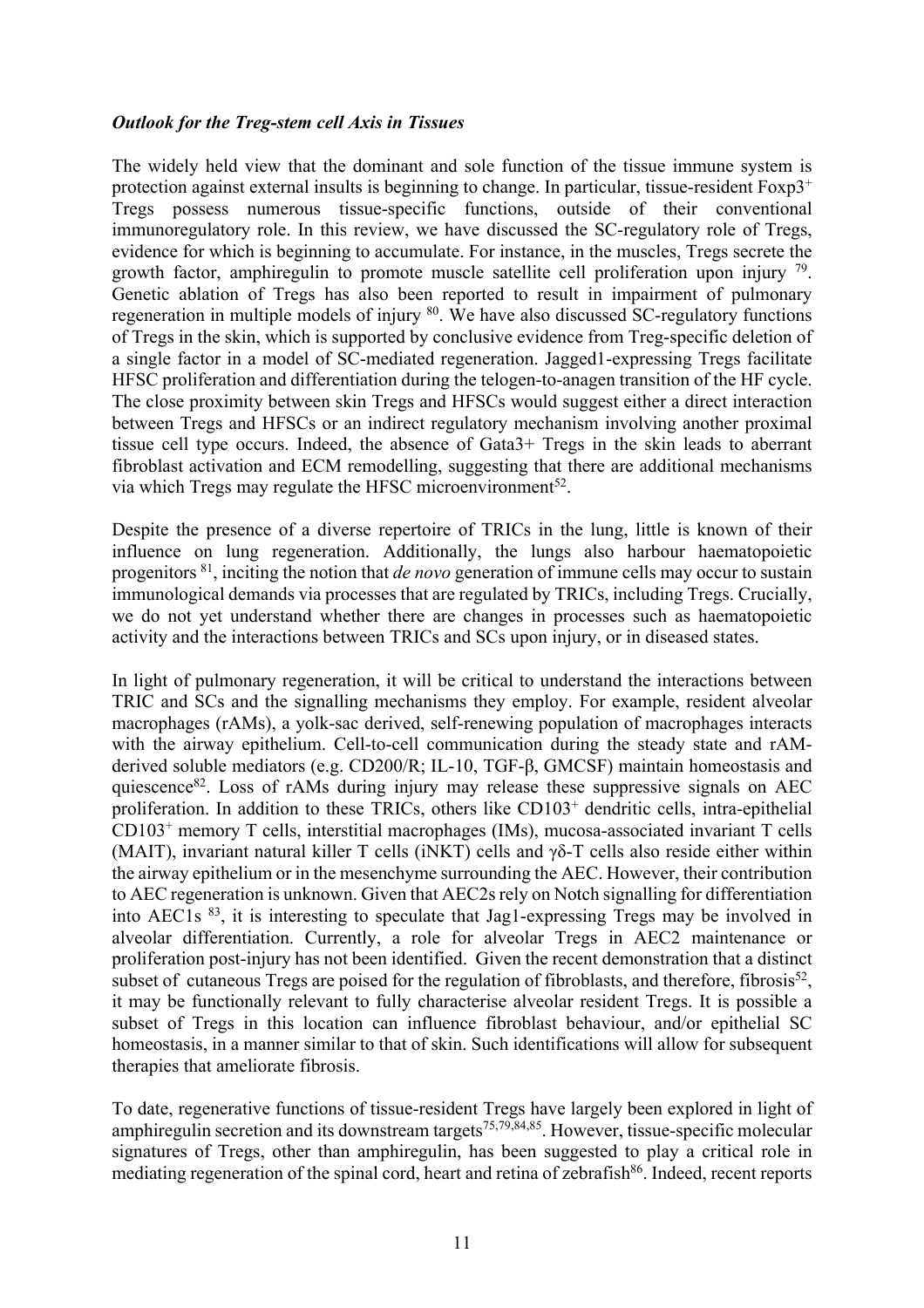form studies of mouse skin suggest that Tregs can regulate regeneration via additional mechanisms, such as Notch signalling pathways, and modulating the activation of other infiltrating immune cells<sup>16,38</sup>. As such, an interesting avenue for further research would be to fully characterise the diversity of Tregs and their tissue-specific molecular signatures that are vital for the homeostasis of epithelial SCs within individual organs.

Why are immunosuppressive Tregs so intimately associated with the regulation of SC function? One line of relevant evidence is the recent demonstration that quiescent SCs, such as those that reside in HFs, downregulate the expression of MHC-I to evade the immune system. In contrast, fast-cycling SCs begin to express MHC-I and are thereby recognised and targeted for immunemediated clearance 87. This appears paradoxical as an immune-mediated attack on SCs would compromise the ability of SCs to re-populate the damaged epithelium. One possibility is that Tregs suppress over-activated immune cell subsets that secrete or promote factors that negatively perturb SC as they enter the cycle. Intriguingly, Treg suppressive phenotypes are reinforced by receiving EGF signalling, such as amphiregulin<sup>85</sup>. This suggests a requirement for a local immunosuppressive environment during the post-injury tissue regenerative phase.

The SC-Treg axis sheds an important and new light on cancer immunology. In this context, Tregs are viewed as suppressors of the immune system that nullify host defence mechanisms <sup>88</sup>. Given the many parallels between the mechanisms by which cancer and SCs are regulated, it is possible that tumour initiating, or progenitor-like SCs, may interact with Tregs in manners similar to that reviewed here, which will be a clinically relevant avenue for further research.

The collective view indicates that Tregs mediate the majority of their functions in their respective tissues of residence. It is therefore likely that strategies targeting the augmentation or suppression of specific Treg subsets will result in optimal therapeutic outcomes. Ultimately, a fundamental understanding of how Tregs impact tissue regeneration, via modulation of SC activity, will be of critical importance in the maintenance and restoration of tissue homeostasis.

## **Acknowledgements**

The authors acknowledge the support of the Wellcome Trust and the Medical Research Council.

# **References**

- 1. Michael S, Achilleos C, Panayiotou T, Strati K. Inflammation Shapes Stem Cells and Stemness during Infection and Beyond. *Front Cell Dev Biol*. 2016. doi:10.3389/fcell.2016.00118
- 2. Kizil C, Kyritsis N, Brand M. Effects of inflammation on stem cells: together they strive? *EMBO Rep*. 2015. doi:10.15252/embr.201439702
- 3. Panduro M, Benoist C, Mathis D. Tissue Tregs. *Annu Rev Immunol*. 2016. doi:10.1146/annurev-immunol-032712-095948
- 4. Wynn TA, Vannella KM. Macrophages in Tissue Repair, Regeneration, and Fibrosis. *Immunity*. 2016. doi:10.1016/j.immuni.2016.02.015
- 5. Steinman RM. Decisions about dendritic cells: past, present, and future. *Annu Rev Immunol*. 2012. doi:10.1146/annurev-immunol-100311-102839
- 6. Mauri C, Menon M. Human regulatory B cells in health and disease: Therapeutic potential. *J Clin Invest*. 2017. doi:10.1172/JCI85113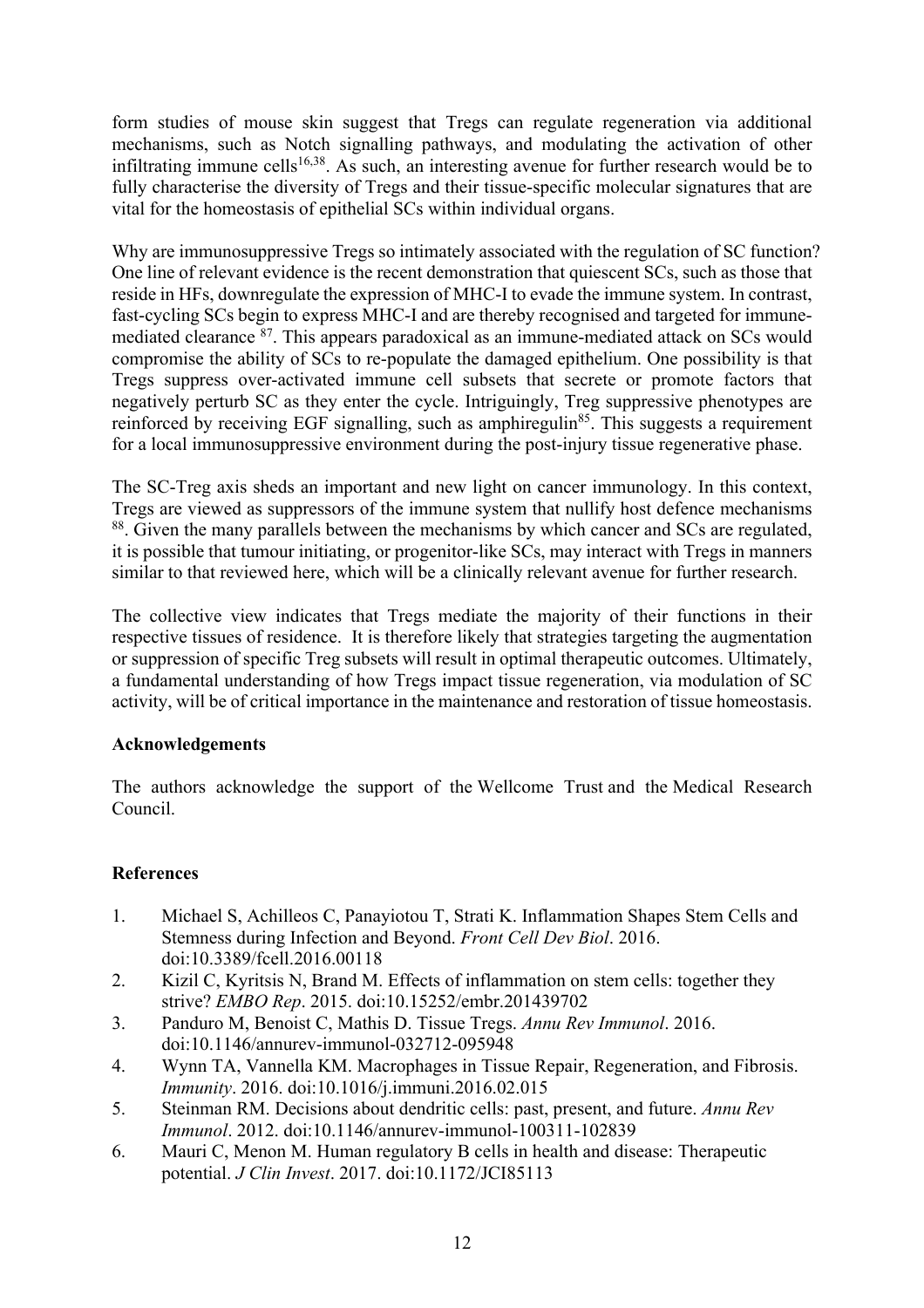- 7. White AM, Wraith DC. Tr1-like T cells An enigmatic regulatory t cell lineage. *Front Immunol*. 2016. doi:10.3389/fimmu.2016.00355
- 8. Wildin RS, Ramsdell F, Peake J, et al. X-linked neonatal diabetes mellitus, enteropathy and endocrinopathy syndrome is the human equivalent of mouse scurfy. *Nat Genet*. 2001. doi:10.1038/83707
- 9. Brunkow ME, Jeffery EW, Hjerrild KA, et al. Disruption of a new forkhead/wingedhelix protein, scurfin, results in the fatal lymphoproliferative disorder of the scurfy mouse. *Nat Genet*. 2001. doi:10.1038/83784
- 10. Fontenot JD, Gavin MA, Rudensky AY. Foxp3 programs the development and function of CD4+CD25+ regulatory T cells. *Nat Immunol*. 2003;4(4):330-336. doi:10.1038/ni904
- 11. Sakaguchi S, Sakaguchi N, Asano M, Itoh M, Toda M. Immunologic self-tolerance maintained by activated T cells expressing IL-2 receptor alpha-chains (CD25). Breakdown of a single mechanism of self-tolerance causes various autoimmune diseases. *J Immunol*. 1995.
- 12. Hori S, Nomura T, Sakaguchi S. Control of regulatory T cell development by the transcription factor Foxp3. *J Immunol*. 2017. doi:10.1126/science.1079490
- 13. Bennett CL, Christie J, Ramsdell F, et al. The immune dysregulation, polyendocrinopathy, enteropathy, X-linked syndrome (IPEX) is caused by mutations of FOXP3. *Nat Genet*. 2001. doi:10.1038/83713
- 14. Rai E, Wakeland EK. Genetic predisposition to autoimmunity What have we learned? *Semin Immunol*. 2011. doi:10.1016/j.smim.2011.01.015
- 15. Tanaka A, Sakaguchi S. Regulatory T cells in cancer immunotherapy. *Cell Res*. 2017. doi:10.1038/cr.2016.151
- 16. Ali N, Zirak B, Rodriguez RS, et al. Regulatory T Cells in Skin Facilitate Epithelial Stem Cell Differentiation. *Cell*. 2017. doi:10.1016/j.cell.2017.05.002
- 17. Scharschmidt TC, Vasquez KS, Truong HA, et al. A Wave of Regulatory T Cells into Neonatal Skin Mediates Tolerance to Commensal Microbes. *Immunity*. 2015. doi:10.1016/j.immuni.2015.10.016
- 18. Rodriguez RS, Pauli ML, Neuhaus IM, et al. Memory regulatory T cells reside in human skin. *J Clin Invest*. 2014. doi:10.1172/JCI72932
- 19. Scharschmidt TC, Vasquez KS, Pauli ML, et al. Commensal Microbes and Hair Follicle Morphogenesis Coordinately Drive Treg Migration into Neonatal Skin. *Cell Host Microbe*. 2017. doi:10.1016/j.chom.2017.03.001
- 20. Morris RJ, Liu Y, Marles L, et al. Capturing and profiling adult hair follicle stem cells. *Nat Biotechnol*. 2004. doi:10.1038/nbt950
- 21. Jaks V, Barker N, Kasper M, et al. Lgr5 marks cycling, yet long-lived, hair follicle stem cells. *Nat Genet*. 2008. doi:10.1038/ng.239
- 22. Youssef KK, Van Keymeulen A, Lapouge G, et al. Identification of the cell lineage at the origin of basal cell carcinoma. *Nat Cell Biol*. 2010. doi:10.1038/ncb2031
- 23. Page ME, Lombard P, Ng F, Göttgens B, Jensen KB. The epidermis comprises autonomous compartments maintained by distinct stem cell populations. *Cell Stem Cell*. 2013. doi:10.1016/j.stem.2013.07.010
- 24. Müller-Röver S, Handjiski B, Van Der Veen C, et al. A comprehensive guide for the accurate classification of murine hair follicles in distinct hair cycle stages. *J Invest Dermatol*. 2001. doi:10.1046/j.0022-202X.2001.01377.x
- 25. Plikus M V., Baker RE, Chen CC, et al. Self-organizing and stochastic behaviors during the regeneration of hair stem cells. *Science (80- )*. 2011. doi:10.1126/science.1201647
- 26. Hsu YC, Pasolli HA, Fuchs E. Dynamics between stem cells, niche, and progeny in the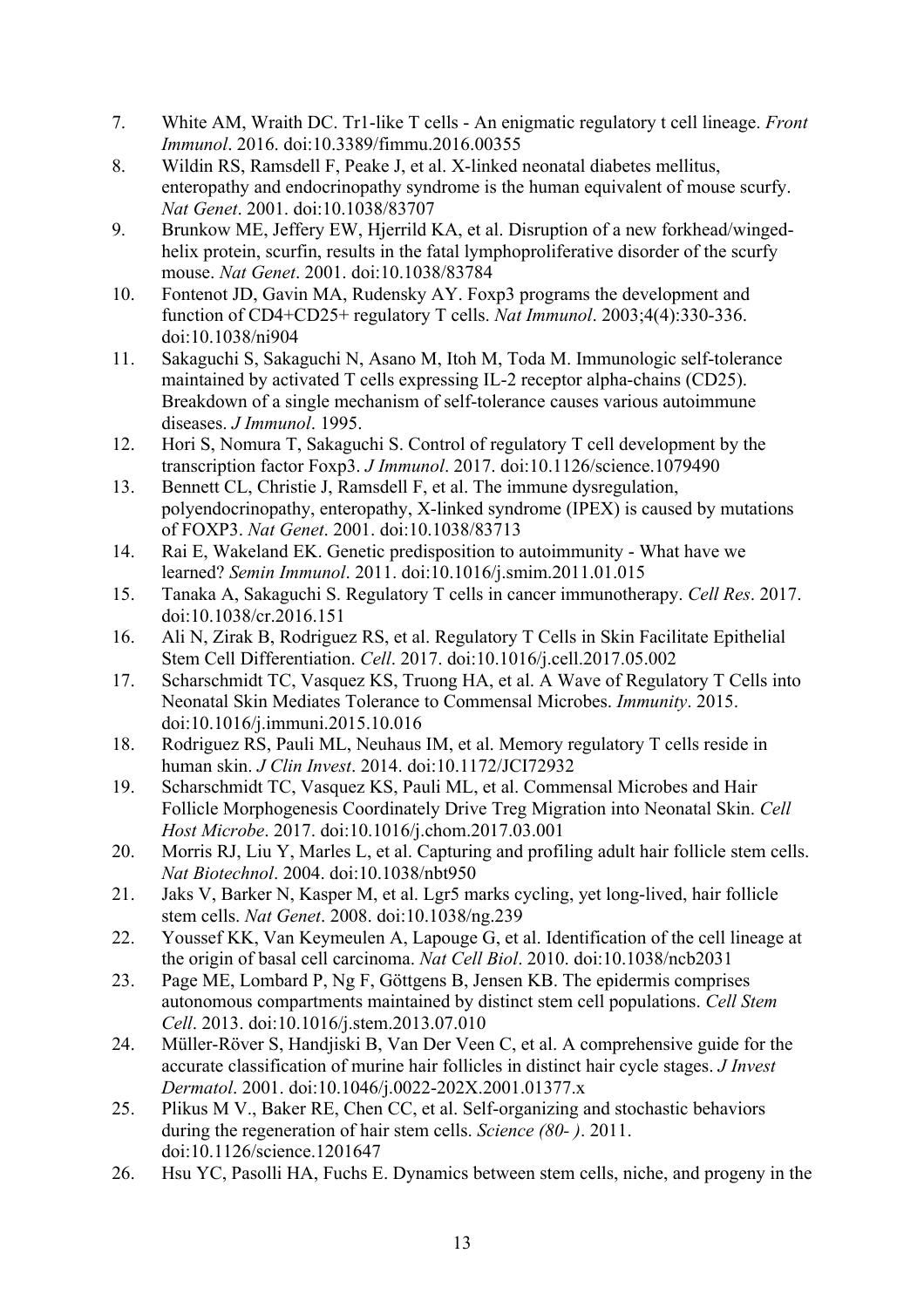hair follicle. *Cell*. 2011. doi:10.1016/j.cell.2010.11.049

- 27. Oshimori N, Fuchs E. Paracrine TGF-β signaling counterbalances BMP-mediated repression in hair follicle stem cell activation. *Cell Stem Cell*. 2012. doi:10.1016/j.stem.2011.11.005
- 28. Plikus M V., Mayer JA, De La Cruz D, et al. Cyclic dermal BMP signalling regulates stem cell activation during hair regeneration. *Nature*. 2008. doi:10.1038/nature06457
- 29. Greco V, Chen T, Rendl M, et al. A Two-Step Mechanism for Stem Cell Activation during Hair Regeneration. *Cell Stem Cell*. 2009. doi:10.1016/j.stem.2008.12.009
- 30. Yang H, Adam RC, Ge Y, Hua ZL, Fuchs E. Epithelial-Mesenchymal Micro-niches Govern Stem Cell Lineage Choices. *Cell*. 2017. doi:10.1016/j.cell.2017.03.038
- 31. Chow Z, Mueller SN, Deane JA, Hickey MJ. Dermal Regulatory T Cells Display Distinct Migratory Behavior That Is Modulated during Adaptive and Innate Inflammation. *J Immunol*. 2013. doi:10.4049/jimmunol.1203205
- 32. Gratz IK, Truong H-A, Yang SH-Y, et al. Cutting Edge: Memory Regulatory T Cells Require IL-7 and Not IL-2 for Their Maintenance in Peripheral Tissues. *J Immunol*. 2013. doi:10.4049/jimmunol.1300212
- 33. Petukhova L, Duvic M, Hordinsky M, et al. Genome-wide association study in alopecia areata implicates both innate and adaptive immunity. *Nature*. 2010. doi:10.1038/nature09114
- 34. Conteduca G, Rossi A, Megiorni F, et al. Single nucleotide polymorphisms in the promoter regions of Foxp3 and ICOSLG genes are associated with Alopecia Areata. *Clin Exp Med*. 2014. doi:10.1007/s10238-012-0224-3
- 35. Castela E, Le Duff F, Butori C, et al. Effects of low-dose recombinant interleukin 2 to promote T-regulatory cells in alopecia areata. *JAMA Dermatology*. 2014. doi:10.1001/jamadermatol.2014.504
- 36. Nosbaum A, Ettinger M, Truong H, et al. Regulatory T cells facilitate cutaneous wound healing. *J Invest Dermatol*. 2015. doi:10.4049/jimmunol.1502139.Regulatory
- 37. Nosbaum A, Prevel N, Truong H-A, et al. Cutting Edge: Regulatory T Cells Facilitate Cutaneous Wound Healing. *J Immunol*. 2016. doi:10.4049/jimmunol.1502139
- 38. Mathur AN, Zirak B, Boothby IC, et al. Treg-Cell Control of a CXCL5-IL-17 Inflammatory Axis Promotes Hair-Follicle-Stem-Cell Differentiation During Skin-Barrier Repair. *Immunity*. 2019. doi:10.1016/j.immuni.2019.02.013
- 39. Boehm F, Martin M, Kesselring R, et al. Deletion of Foxp3+ regulatory T cells in genetically targeted mice supports development of intestinal inflammation. *BMC Gastroenterol*. 2012. doi:10.1186/1471-230X-12-97
- 40. Ishikawa D, Okazawa A, Corridoni D, et al. Tregs are dysfunctional in vivo in a spontaneous murine model of Crohn's disease. *Mucosal Immunol*. 2013. doi:10.1038/mi.2012.67
- 41. Holmén N, Lundgren A, Lundin S, et al. Functional CD4+CD25high regulatory T cells are enriched in the colonic mucosa of patients with active ulcerative colitis and increase with disease activity. *Inflamm Bowel Dis*. 2006. doi:10.1097/00054725- 200606000-00003
- 42. Makita S, Kanai T, Oshima S, et al. CD4 + CD25 bright T Cells in Human Intestinal Lamina Propria as Regulatory Cells . *J Immunol*. 2004. doi:10.4049/jimmunol.173.5.3119
- 43. Maul J, Loddenkemper C, Mundt P, et al. Peripheral and intestinal regulatory CD4+CD25high T cells in inflammatory bowel disease. *Gastroenterology*. 2005. doi:10.1053/j.gastro.2005.03.043
- 44. Sharma A, Rudra D. Emerging functions of regulatory T cells in tissue homeostasis. *Front Immunol*. 2018. doi:10.3389/fimmu.2018.00883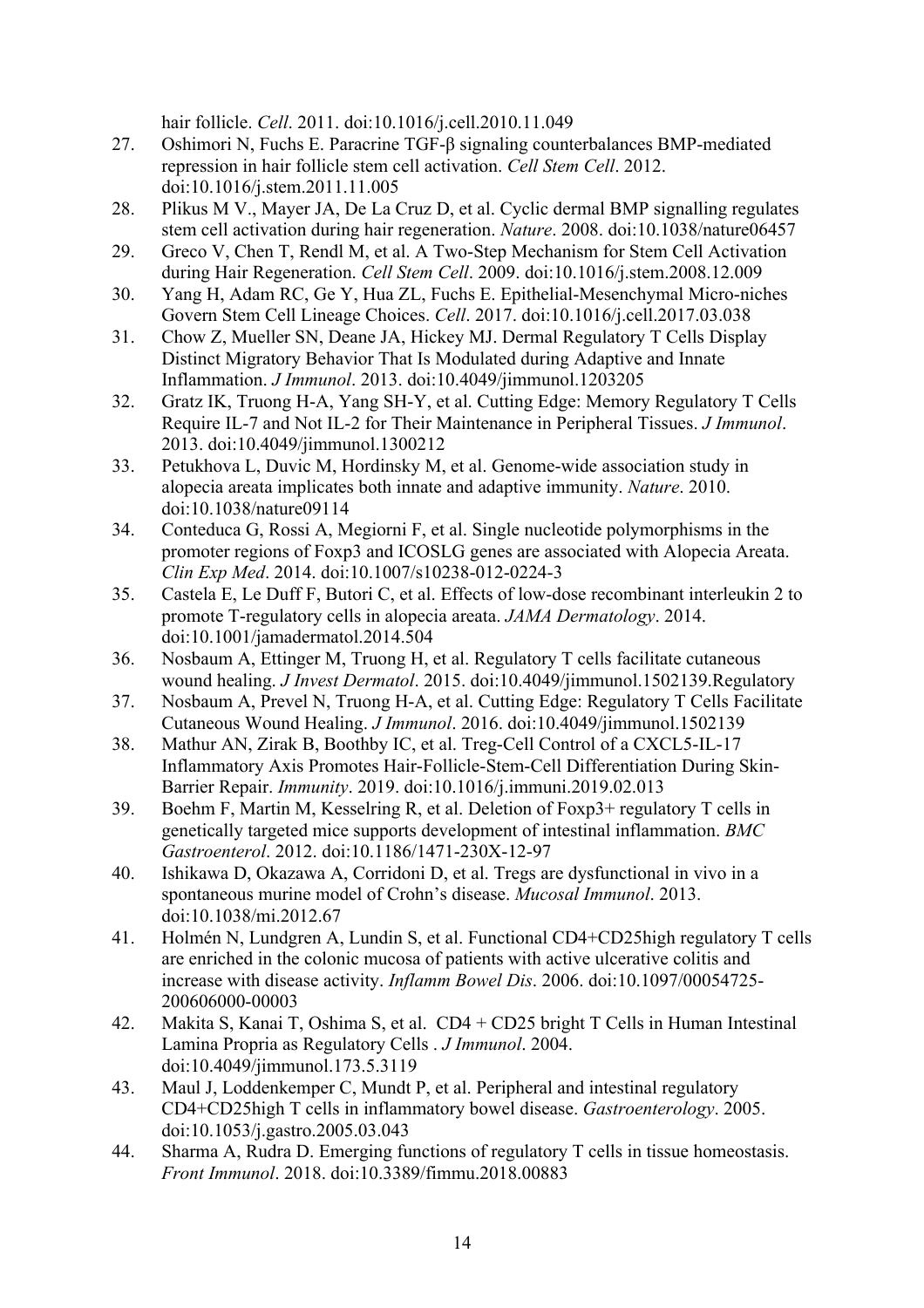- 45. Atarashi K, Tanoue T, Shima T, et al. Induction of colonic regulatory T cells by indigenous Clostridium species. *Science (80- )*. 2011. doi:10.1126/science.1198469
- 46. Wohlfert EA, Grainger JR, Bouladoux N, et al. GATA3 controls Foxp3 + regulatory T cell fate during inflammation in mice. *J Clin Invest*. 2011. doi:10.1172/JCI57456
- 47. Weiss JM, Bilate AM, Gobert M, et al. Neuropilin 1 is expressed on thymus-derived natural regulatory T cells, but not mucosa-generated induced Foxp3 + T reg cells . *J Exp Med*. 2012. doi:10.1084/jem.20120914
- 48. Yadav M, Louvet C, Davini D, et al. Neuropilin-1 distinguishes natural and inducible regulatory T cells among regulatory T cell subsets in vivo. *J Exp Med*. 2012. doi:10.1084/jem.20120822
- 49. Gottschalk RA, Corse E, Allison JP. Expression of Helios in Peripherally Induced Foxp3 + Regulatory T Cells. *J Immunol*. 2012;188(3):976-980. doi:10.4049/jimmunol.1102964
- 50. Ivanov II, McKenzie BS, Zhou L, et al. The Orphan Nuclear Receptor RORγt Directs the Differentiation Program of Proinflammatory IL-17+ T Helper Cells. *Cell*. 2006. doi:10.1016/j.cell.2006.07.035
- 51. Manel N, Unutmaz D, Littman DR. The differentiation of human TH-17 cells requires transforming growth factor-β and induction of the nuclear receptor RORγt. *Nat Immunol*. 2008;9(6):641-649. doi:10.1038/ni.1610
- 52. Kalekar LA, Cohen JN, Prevel N, et al. Regulatory T cells in skin are uniquely poised to suppress profibrotic immune responses. *Sci Immunol*. 2019. doi:10.1126/sciimmunol.aaw2910
- 53. Schiering C, Krausgruber T, Chomka A, et al. The alarmin IL-33 promotes regulatory T-cell function in the intestine. *Nature*. 2014. doi:10.1038/nature13577
- 54. Xu M, Pokrovskii M, Ding Y, et al. C-MAF-dependent regulatory T cells mediate immunological tolerance to a gut pathobiont. *Nature*. 2018. doi:10.1038/nature25500
- 55. Xu J, Yang Y, Qiu G, et al. c-Maf Regulates IL-10 Expression during Th17 Polarization. *J Immunol*. 2009. doi:10.4049/jimmunol.0900123
- 56. Kim KS, Hong SW, Han D, et al. Dietary antigens limit mucosal immunity by inducing regulatory T cells in the small intestine. *Science (80- )*. 2016. doi:10.1126/science.aac5560
- 57. Biton M, Haber AL, Rogel N, et al. T Helper Cell Cytokines Modulate Intestinal Stem Cell Renewal and Differentiation. *Cell*. 2018. doi:10.1016/j.cell.2018.10.008
- 58. Wong SH, Walker JA, Jolin HE, et al. Transcription factor RORα is critical for nuocyte development. *Nat Immunol*. 2012. doi:10.1038/ni.2208
- 59. Dussault I, Fawcett D, Matthyssen A, Bader JA, Giguère V. Orphan nuclear receptor RORα-deficient mice display the cerebellar defects of staggerer. *Mech Dev*. 1998. doi:10.1016/S0925-4773(97)00187-1
- 60. Von Moltke J, Ji M, Liang HE, Locksley RM. Tuft-cell-derived IL-25 regulates an intestinal ILC2-epithelial response circuit. *Nature*. 2016. doi:10.1038/nature16161
- 61. Jaradat M, Stapleton C, Tilley SL, et al. Modulatory role for retinoid-related orphan receptor α in allergen-induced lung inflammation. *Am J Respir Crit Care Med*. 2006. doi:10.1164/rccm.200510-1672OC
- 62. Moffatt MF, Gut IG, Demenais F, et al. A large-scale, consortium-based genomewide association study of asthma. *N Engl J Med*. 2010. doi:10.1056/NEJMoa0906312
- 63. Tang J, Zhou X, Liu J, et al. IL-25 promotes the function of  $CD4+CD25+T$ regulatory cells and prolongs skin-graft survival in murine models. *Int Immunopharmacol*. 2015. doi:10.1016/j.intimp.2015.03.036
- 64. Barker N, Van Es JH, Kuipers J, et al. Identification of stem cells in small intestine and colon by marker gene Lgr5. *Nature*. 2007. doi:10.1038/nature06196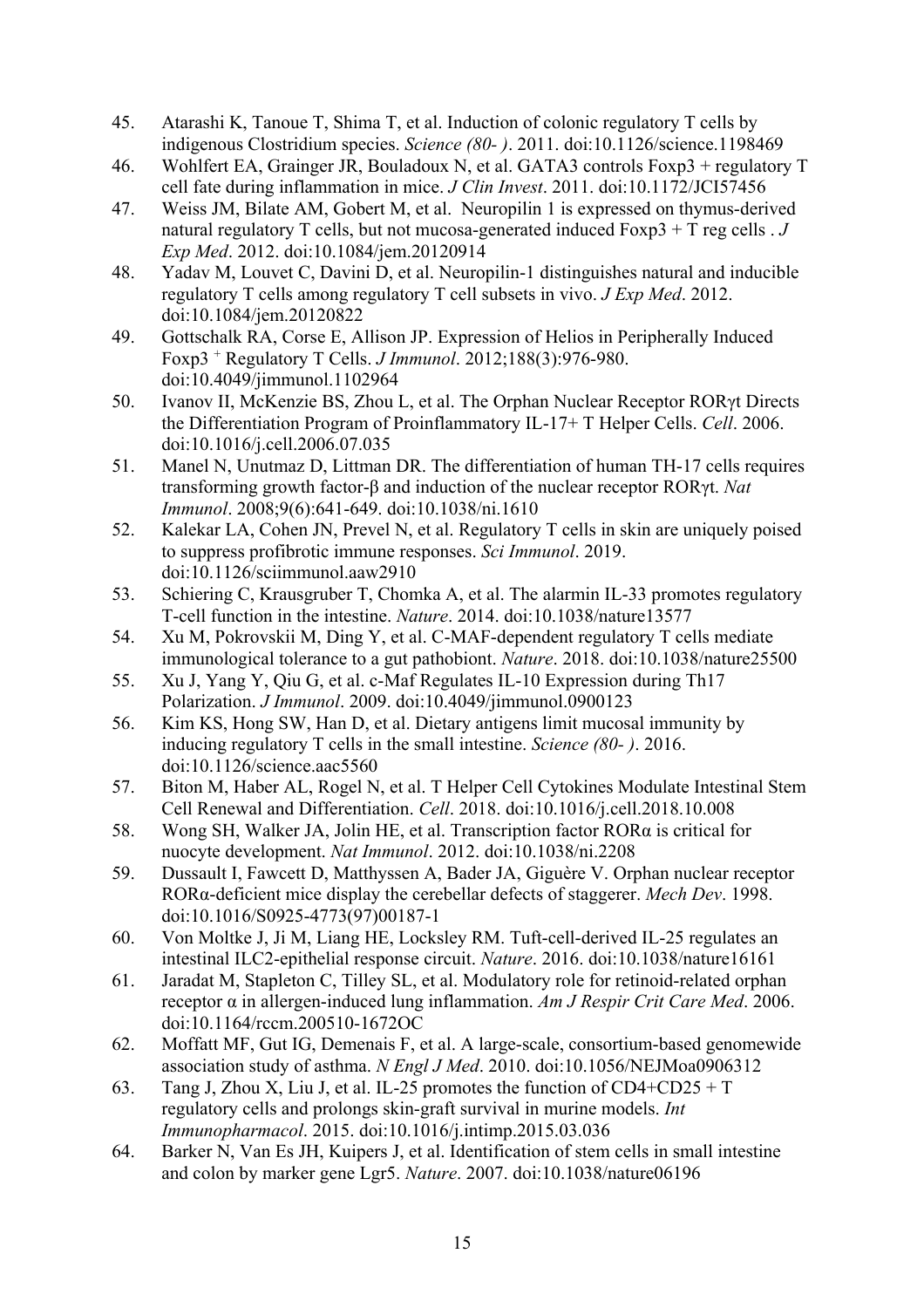- 65. Barker N, Ridgway RA, Van Es JH, et al. Crypt stem cells as the cells-of-origin of intestinal cancer. *Nature*. 2009. doi:10.1038/nature07602
- 66. Pinto D, Gregorieff A, Begthel H, Clevers H. Canonical Wnt signals are essential for homeostasis of the intestinal epithelium. *Genes Dev*. 2003. doi:10.1101/gad.267103
- 67. Chae WJ, Park JH, Henegariu O, Yilmaz S, Hao L, Bothwell ALM. Membrane-bound Dickkopf-1 in Foxp3+ regulatory T cells suppresses T-cell-mediated autoimmune colitis. *Immunology*. 2017. doi:10.1111/imm.12766
- 68. Yan KS, Janda CY, Chang J, et al. Non-equivalence of Wnt and R-spondin ligands during Lgr5 + intestinal stem-cell self-renewal. *Nature*. 2017. doi:10.1038/nature22313
- 69. Kopf M, Schneider C, Nobs SP. The development and function of lung-resident macrophages and dendritic cells. *Nat Immunol*. 2015. doi:10.1038/ni.3052
- 70. Whitsett JA, Alenghat T. Respiratory epithelial cells orchestrate pulmonary innate immunity. *Nat Immunol*. 2015. doi:10.1038/ni.3045
- 71. Kim CF, Jackson EL, Woolfenden AE, et al. Identification of bronchioalveolar stem cells in normal lung and lung cancer. *Cell*. 2005. doi:10.1016/j.cell.2005.03.032
- 72. Fehrenbach H, Voswinckel R, Michl V, et al. Neoalveolarisation contributes to compensatory lung growth following pneumonectomy in mice. *Eur Respir J*. 2008. doi:10.1183/09031936.00109407
- 73. Plantier L, Crestani B, Wert SE, et al. Ectopic respiratory epithelial cell differentiation in bronchiolised distal airspaces in idiopathic pulmonary fibrosis. *Thorax*. 2011. doi:10.1136/thx.2010.151555
- 74. Monticelli LA, Sonnenberg GF, Abt MC, et al. Innate lymphoid cells promote lungtissue homeostasis after infection with influenza virus. *Nat Immunol*. 2011. doi:10.1038/ni.2131
- 75. Arpaia N, Green JA, Moltedo B, et al. A Distinct Function of Regulatory T Cells in Tissue Protection. *Cell*. 2015. doi:10.1016/j.cell.2015.08.021
- 76. Lam AJ, MacDonald KN, Pesenacker AM, et al. Innate Control of Tissue-Reparative Human Regulatory T Cells. *J Immunol*. 2019;202(8):2195-2209. doi:10.4049/jimmunol.1801330
- 77. Chakraborty K, Bhattacharyya A. Treg depletion reduces bleomycin-induced pulmonary fibrosis by inducing Th17 and other CD4+T cell subset responses in lung. In: ; 2016. doi:10.1183/13993003.congress-2016.pa2095
- 78. Kotsianidis I, Nakou E, Bouchliou I, et al. Global impairment of CD4+CD25+FOXP3+ regulatory T cells in idiopathic pulmonary fibrosis. *Am J Respir Crit Care Med*. 2009. doi:10.1164/rccm.200812-1936OC
- 79. Burzyn D, Kuswanto W, Kolodin D, et al. A Special Population of regulatory T Cells Potentiates muscle repair. *Cell*. 2013. doi:10.1016/j.cell.2013.10.054
- 80. Mock JR, Garibaldi BT, Aggarwal NR, et al. Foxp3 + regulatory T cells promote lung epithelial proliferation. *Mucosal Immunol*. 2014. doi:10.1038/mi.2014.33
- 81. Lefrançais E, Ortiz-Muñoz G, Caudrillier A, et al. The lung is a site of platelet biogenesis and a reservoir for haematopoietic progenitors. *Nature*. 2017. doi:10.1038/nature21706
- 82. Hussell T, Bell TJ. Alveolar macrophages: Plasticity in a tissue-specific context. *Nat Rev Immunol*. 2014. doi:10.1038/nri3600
- 83. Tsao P-N, Matsuoka C, Wei S-C, et al. Epithelial Notch signaling regulates lung alveolar morphogenesis and airway epithelial integrity. *Proc Natl Acad Sci*. 2016. doi:10.1073/pnas.1511236113
- 84. Minutti CM, Modak R V., Macdonald F, et al. A Macrophage-Pericyte Axis Directs Tissue Restoration via Amphiregulin-Induced Transforming Growth Factor Beta